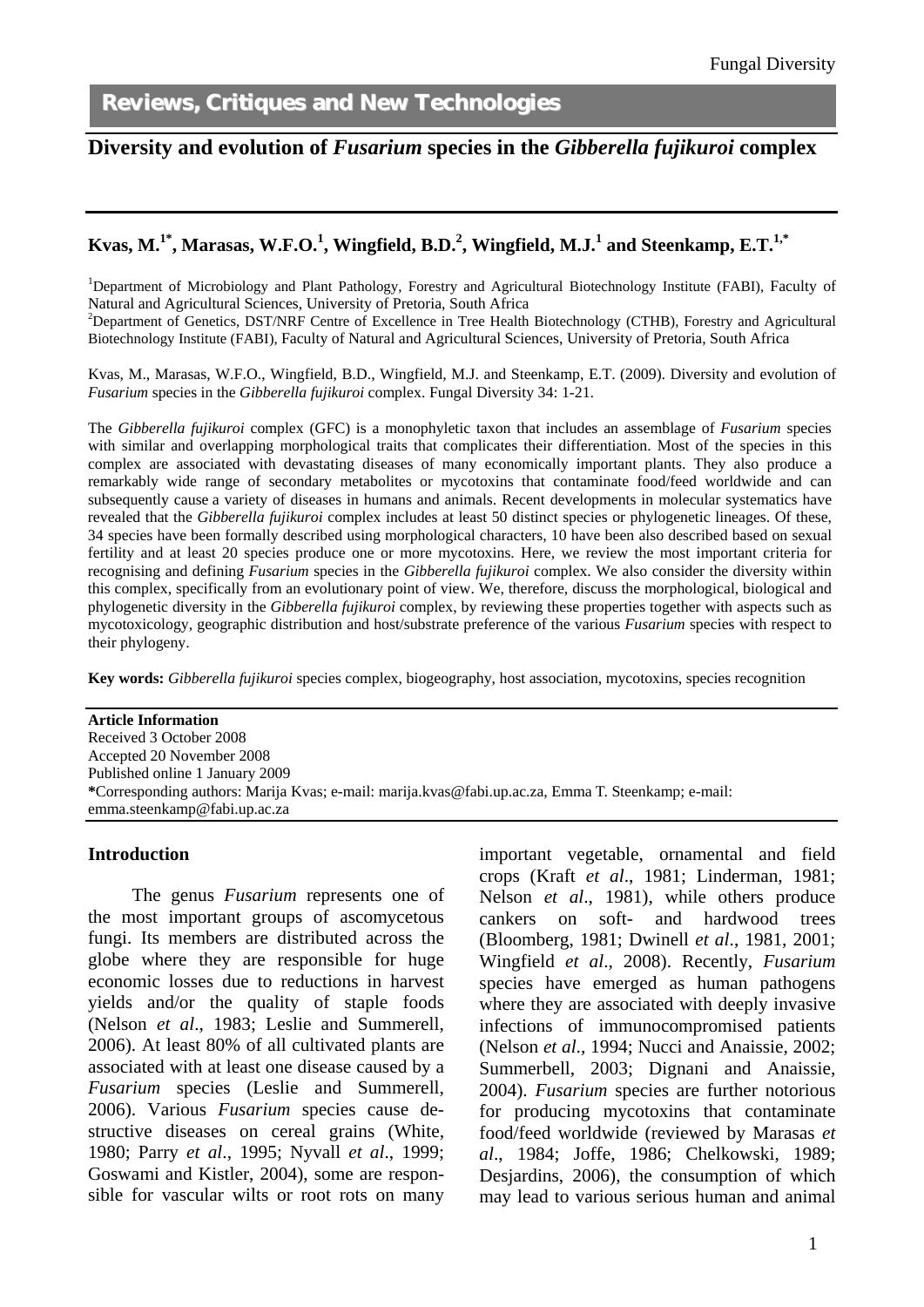diseases, reduced productivity in livestock and even death if prolonged exposure occurs (D'Mello *et al*., 1999; Placinta *et al*., 1999; Morgavi and Riley, 2007).

Since its establishment in 1809 by Link, the genus *Fusarium* has received much attention in the scientific literature. A significant portion of these studies dealt with taxonomic issues (see Leslie and Summerell, 2006), which for the most part have been dominated by the use of morphology to differentiate species and groups or sections. In the nineties, with the increased utility of DNA-based methods, it rapidly became clear that the morphologybased classifications greatly un-derestimate the true diversity in the genus. The use of DNA sequence information for separating species has, therefore, revolutionised *Fusarium* taxonomy and it is now widely accepted that taxa previously thought to represent single sections or species are actually species complexes consisting of numerous distinct taxa (e.g. O'Donnell, 2000; O'Donnell *et al*., 2000a, 2004). Currently, one of the best-studied species complexes is the *Gibberella fujikuroi* complex (GFC), which includes numerous mycotoxigenic and/or phytopatho-genic species. In this paper, we review the taxonomy of the GFC and its species, as well as the various criteria used for defining species in the complex. We also consider the GFC from an evolutionary point of view, where we specifically address geographic distribution, interacttions with plant hosts and mycotoxin pro-duction.

# **Taxonomy of the GFC**

The term "*Gibberella fujikuroi* complex" refers to the monophyletic taxon that broadly corresponds to the Section *Liseola*, but that also accommodates certain species originally classified in other *Fusarium* sections (Fig. 1) (Nirenberg and O'Donnell, 1998; O'Donnell *et al*., 1998, 2000b; Geiser *et al*., 2005). Section *Liseola* was established by Wollenweber and Reinking (1935) based on the morphology of three species (*F*. *moniliforme*, *F*. *lactis*, *F*. *neoceras*) and their varieties that produce macroconidia in sporodochia or pionnotes, microconidia in false heads and/or chains and no chlamydospores (Snyder and Hansen, 1945; Leslie and Summerell, 2006). Later, Snyder

and Hansen (1945) argued that the production of microconidia borne in chains is an unstable character that is inappropriate for reliably separating species and varieties in this section. As a result, they lumped together all of Wollenweber and Reinking's species and recognised only *F*. *moniliforme* as a member of Section *Liseola*. Booth (1971) used the morphology of conidiogenous cells to separate *F*. *moniliforme* from its variety *F*. *moniliforme* var. *subglutinans*. In 1983, Nelson and colleagues introduced a system that bridged all the *Fusarium* classification systems existing at that time (Nelson *et al*., 1983; Leslie and Summerell, 2006) and recognised four species (*F*. *anthophilium*, *F*. *moniliforme*, *F*. *proliferatum* and *F*. *subglutinans*) in the Section *Liseola*. They differentiated these based on shape and production of microconidia in chains and/or false heads from polyphialides and/or monophialides. Following this system, and the use of some additional morphological traits (e.g. production of sterile coiled hyphae, pseudochlamydospores), as well as relying on molecular and biological traits, various other *Fusarium* species in the GFC were subsequently described (Rheeder *et al*., 1996; Klittich *et al*., 1997; Nirenberg and O'Donnell, 1998; Nirenberg *et al*., 1998; Aoki *et al*., 2001; Marasas *et al*., 2001; Britz *et al*., 2002b; Zeller *et al*., 2003).

In the 1990s, advances in technology have made the use of DNA sequence information more readily accessible for classification purposes and a range of DNA-based methods were then applied to characterise the GFC species. These include genomic finger-printing techniques such as electrophoretic karyotyping (Xu *et al*., 1995), random amplified polymorphic DNA (RAPD) (Voigt *et al*., 1995; Viljoen *et al*., 1997), polymerase chain reaction (PCR) restriction fragment length polymorphism (RFLP) analysis of specific genes (Steenkamp *et al*., 1999; Mirete *et al*., 2003) and amplified fragment length poly-morphism (AFLP) analysis (Marasas *et al*., 2001; Zeller *et al*., 2003). For the purposes of direct sequence analysis, various genomic regions have been evaluated as taxonomic markers (O'Donnell and Ciglenik, 1997; O'Donnell *et al*., 1998, 2000b; Steenkamp *et al*., 1999, 2000a; Schweigkofler *et al*., 2004), including the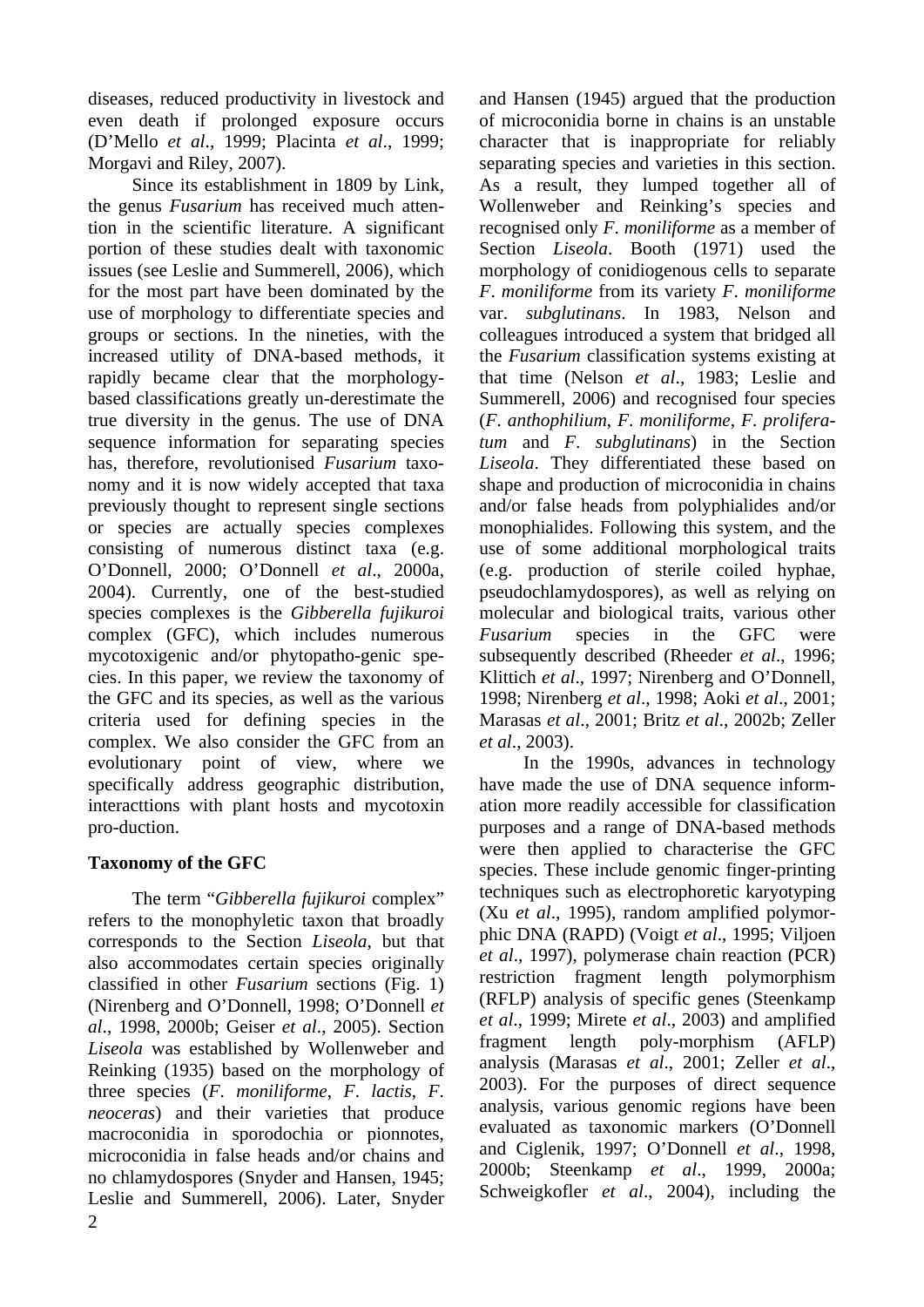

**Fig. 1.** A maximum likelihood phylogeny of *Fusarium* species in the GFC (*Gibberella fujikuroi* complex) based on combined sequence information for the genes encoding translation elongation factor 1 alpha (TEF) and beta-tubulin. All the members of the three well-established clades (O'Donnell *et al*., 1998, 2000b) are included, with the exception of *F*. *andiyazi* as its phylogenetic affinity remains to be determined. Thick branches are supported by bootstrap values >70% as previously reported (O'Donnell *et al*., 1998, 2000b; Geiser *et al*., 2005). MP A-J indicates the mating populations in the complex and the tree is rooted with *F*. *oxysporum* and *F*. *inflexum*.

ribosomal RNA (rRNA) internal transcribed spacer (ITS) widely used for other fungi (Bruns *et al*., 1991; Seifert *et al*., 1995). However, this region has been proven ineffective for classifying *Fusarium* species, due to the presence of two divergent and non-orthologous copies of the ITS2 region in most *Fusarium* species examined (Waalwijk *et al*., 1996; O'Donnell and Ciglenik, 1997; O'Donnell *et al*., 1998). Instead, the gene encoding the

translation elongation factor 1-alpha (TEF) has become the marker of choice as it is a singlecopy gene that is highly informative among closely related species (Geiser *et al*., 2004).

During the course of the last decade, application of DNA-based methods and phylogenetic analyses of multiple genomic regions have revealed the non-monophyletic nature of many of the *Fusarium* sections, including the section *Liseola* (e.g. O'Donnell *et*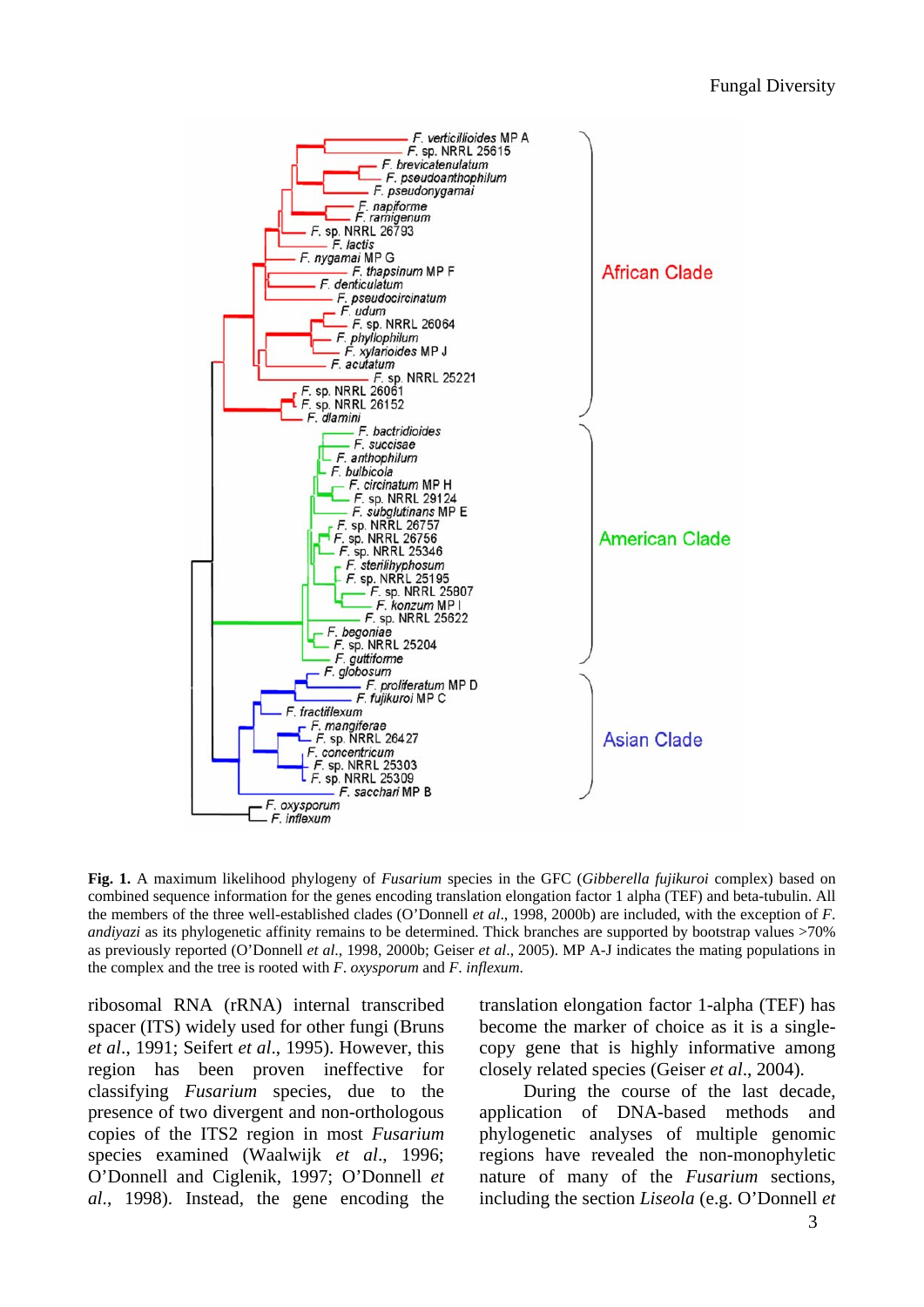*al*., 1998, 2000b). It is now widely accepted that the GFC includes species previously accommodated in other sections. For example, certain chlamydospore-forming species, that were classified in the Section *Dlaminia* by some workers (Kwasna *et al*., 1991), are now accepted as part of the GFC (O'Donnell *et al*., 1998, 2000b). The GFC also includes a number of species that were previously classified in the *Discolor*, *Elegans* and *Lateritium* sections (Wollenweber, 1934; Booth, 1971; Gerlach and Nirenberg, 1982; Nelson *et al*., 1983; O'Donnell and Cigelnik, 1997; O'Donnell *et al*., 1998, 2000b; Geiser *et al*., 2005). However, a particular set of morphological synapomorphies (shared derived characters) has not yet been identified for the clade and its existence is still supported only by multigene phylogenies (O'Donnell and Cigelnik, 1997; O'Donnell *et al*., 1998, 2000b; Geiser *et al*., 2005).

# **Recognising species in the GFC**

To recognise and define species in the GFC, various operational species concepts have been applied. Although a variety of genetic, ecological and biological traits and properties may be used for this purpose (Rojas, 1992; Mayden, 1997) only Morphological Species Recognition, Biological Species Recognition and Phylogenetic Species Recognition (MSR, BSR and PSR, respectively; Taylor *et al*., 2000) have contributed significantly to the classification of *Fusarium* species in the GFC. Of these, the MSR was the most widely used and has dominated *Fusarium* taxonomy since its establishment in 1809. Based on this recognition system, species are primarily identified using shape and size of macroconidia and microconidia, while other characters such as the aerial arrangement of microconidia, morphology of conidiogenous cells and presence/absence of chlamydospores are also used (Booth, 1971; Gerlach and Nirenberg, 1982; Nelson *et al*., 1983; Leslie and Summerell, 2006). The MSR also takes into account physiological characters such as growth rates at different temperatures, host associations, and secondary metabolite production (Nelson *et al*., 1983). Based on the MSR, the GFC currently includes 34 morphospecies

(O'Donnell *et al*., 1998, 2000b; Nirenberg and O'Donnell, 1998; Nirenberg *et al*., 1998; Aoki *et al*., 2001; Marasas *et al*., 2001; Britz *et al*., 2002b; Zeller *et al*., 2003; Geiser *et al*., 2005). However, the overall shortage of diagnostic morphological characters complicates separation of similar species and description of new species. This is particularly true for the various species known to be part of the GFC that still await description (O'Donnell *et al*., 1998; 2000b). Therefore, application of the MSR is typically associated with underestimation of the true *Fusarium* diversity. Nevertheless, the MSR remains an integral part of all *Fusarium* species descriptions and allows the sorting of isolates for final species diagnosis using BSR and PSR (Leslie and Summerell, 2006).

In terms of BSR, two fungi belong to the same species if they are sexually compatible and able to enter a teleomorph stage during which sexual fruiting structures bearing fertile progeny are produced (reviewed by Taylor *et al*., 2000; Coyne and Orr, 2004). Sexually fertile strains of the GFC are heterothallic (reviewed by Desjardins, 2003), except for *F*. *sacchari* that is sometimes apparently homothallic or self-fertile (Britz *et al*., 1999). All sexually fertile strains of the GFC produce a teleomorph in the genus *Gibberella*, which was first described by Fries in 1822 based on its blue/purple perithecia with hyaline/pale yellow ascospores that are straight or curved with 1–3 septa (Samuels *et al*., 2001; Desjardins, 2003). To facilitate the use of BSR for identifying GFC species, extensive population studies have been conducted for selecting hermaphrodite or female-fertile strains of opposite mating type to be used as tester strains in diagnostic sexual crosses (Klittich and Leslie, 1992; Klaasen and Nelson, 1996; Britz *et al*., 1998, 1999; Zeller *et al*., 2003; Lepoint *et al*., 2005). These tests have been simplified by the introduction of PCR-based techniques for scoring mating type (Covert *et al*., 1999; Kerényi *et al*., 1999; Steenkamp *et al*., 2000b). Currently, the GFC includes ten well-characterised biological species or so-called mating populations (MP) that have been designated MP A to MP J (Kuhlman, 1982; Leslie, 1991, 1995; Klittich and Leslie, 1992; Klaasen and Nelson, 1996; Klittich *et al*., 1997; Britz *et al*., 1999, 2002a; Samuels *et al*., 2001; Zeller *et al*., 2003; Geiser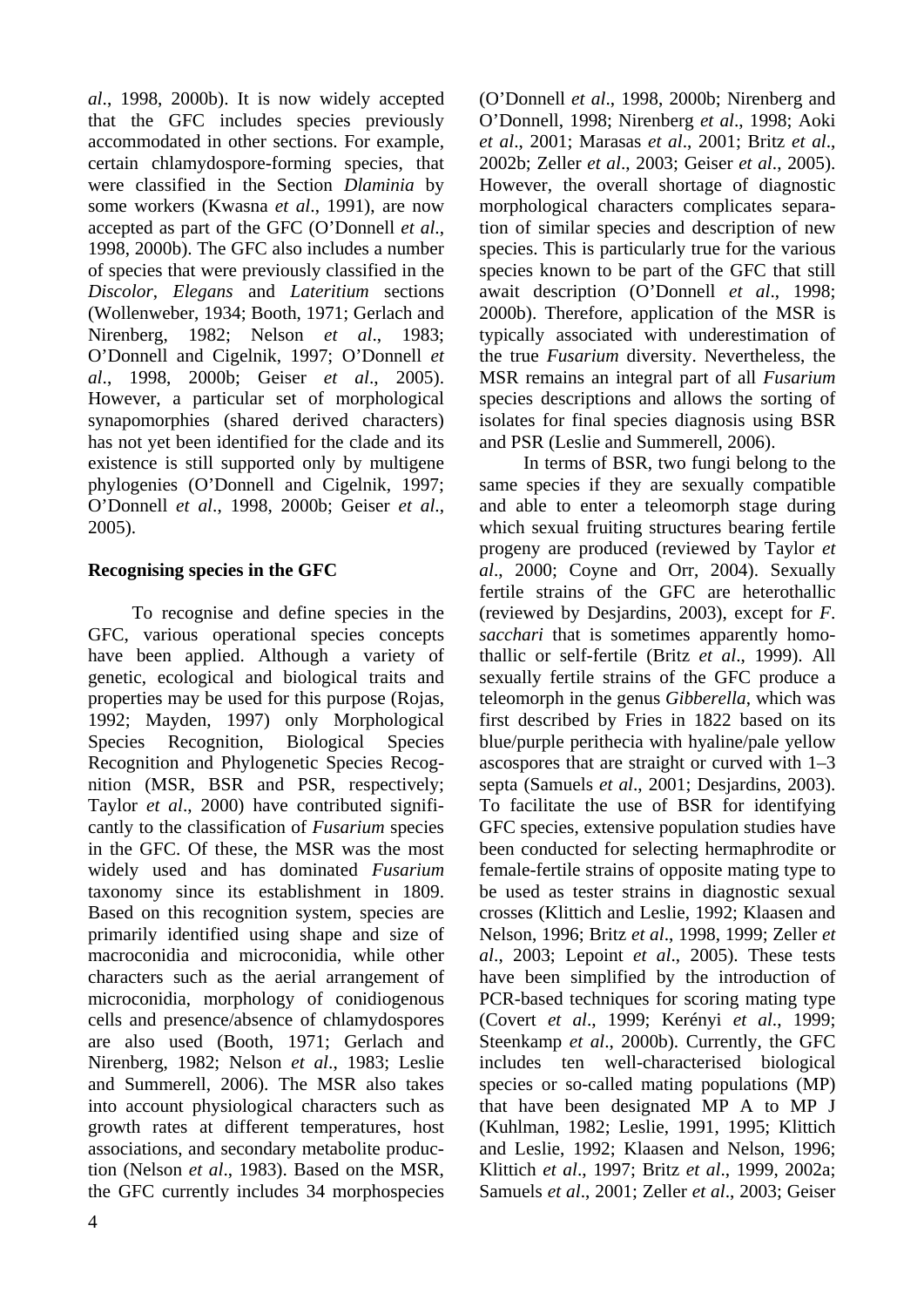*et al*., 2005; Lepoint *et al*., 2005; Leslie *et al*., 2005a).

Application of BSR for GFC classification purposes has four major disadvantages. First, sexual fruiting structures are known for about 20% of the recognised species in this complex, rendering the BSR useless for diagnosing the vast majority of the known GFC species. Second, populations of many of the species in this complex are characterised by unequal relative frequencies of occurrence of the two mating types (Leslie and Summerell, 2006). For example, Britz *et al*., (2002b) found that the majority of the *F*. *mangiferae* and *F*. *sterilihyphosum* isolates they examined were of a single mating type and in such cases, extensive sampling is required in order to ensure that isolates of opposite mating type are identified. Third, the occurrence of hermaphrodite strains in many GFC populations is limited (Kuhlman, 1982; Leslie and Summerell, 2006), which can potentially result in the scoring of sexual crosses as incompatible, even though the interacting individuals represent members of the same biological species. Finally, the results of sexual compatibility tests are not always clear-cut because different species of the GFC apparently have the ability to interbreed. Examples of these are *F*. *fujikuroi* and *F*. *proliferatum* (Leslie *et al*., 2004b) and *F*. *circinatum* and *F*. *subglutinans* (Desjardins *et al*., 2000; Steenkamp *et al*., 2001). However, despite these shortcomings, the single most important advantage of using the BSR for classifying *Fusarium* species is that it provides a means of measuring the amount of variation associated with morphology, DNA sequence, and physiology within a well-defined species, thus allowing a better understanding of the boundaries between species, especially those thought to be reproducing mainly asexually.

The PSR determines the hierarchical evolutionary relationships between species based on DNA sequence information and interprets them in terms of classification systems (Davis, 1996). Of the known versions of the PSR (reviewed by Avise and Ball, 1990; Luckow, 1995; Davis, 1996, 1997; Mayden, 1997), a modified version of Nixon and Wheeler's (1990) diagnostic PSR (O'Donnell *et al*., 1998) have been used most extensively in the GFC (O'Donnell *et al*., 1998, 2000b; Steenkamp *et al*., 1999, 2000a; Aoki *et al*., 2001; Geiser *et al*., 2005). According to this version of the PSR, species represent the smallest group of populations or lineages that can be diagnosed by an exclusive combination of fixed apomorphies or attributes that include information on their morphology, sexual behaviour and phylogenetic affinities (Nixon and Wheeler, 1990; O'Donnell *et al*., 1998). To apply this version of the PSR, phylogenetic analyses that are based on the combined DNA sequence information for various gene regions (e.g. nuclear 28S rRNA, small subunit of the mitochondrial (mtSSU) rRNA, β-tubulin, histone *H3*, calmodulin and TEF) have been used (O'Donnell *et al*., 1998, 2000b; Steenkamp *et al*., 1999, 2000a; Aoki *et al*., 2001; Geiser *et al*., 2005). These studies showed that the GFC includes at least 50 distinct phylogenetic species or lineages (Fig. 1), which roughly correspond to those recognised using MSR and BSR. However, the resolving power of PSR far outweighs that of MSR and BSR. For example, PSR facilitates separation of biological species known to be capable of interbreeding in the laboratory (see above). Also, PSR allows identification of the various distinct phylogenetic species that make up individual morphospecies (Nirenberg and O'Donnell, 1998; Nirenberg *et al*., 1998; O'Donnell *et al*., 1998, 2000b; Steenkamp *et al*., 1999, 2000a, 2002; Aoki *et al*., 2001; Britz *et al*., 2002b).

Although it is possible to recognise all known *Fusarium* species in the GFC by applying only PSR, the application of this operational concept alone is impractical and it may yield results that are not biologically meaningful (e.g. Coyne and Orr, 2004; Dayrat, 2005). Therefore, the PSR is generally used in combination with MSR and BSR, when recognising *Fusarium* species in the GFC (Klittich *et al*., 1997; Zeller *et al*., 2003). Typically in these situations, the PSR is based on the data for multiple unlinked genomic regions (O'Donnell *et al*., 1998, 2000b; Taylor *et al*., 2000), while additional morphological, physiological and ecological data for MSR and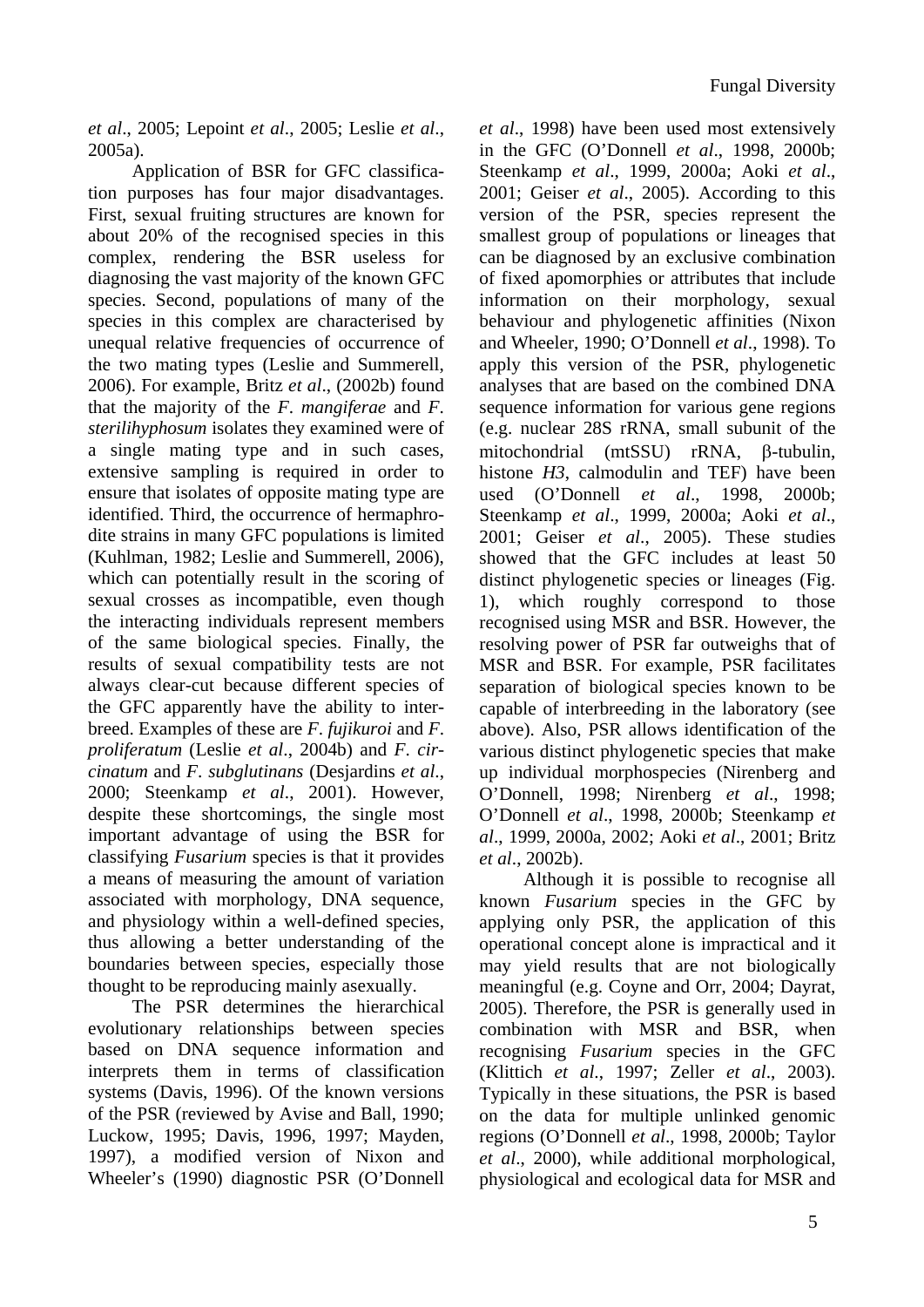data on reproductive behaviour for BSR are also included and evaluated. The majority of the current GFC species definitions and descriptions are based on such polyphasic or integrative taxonomic approaches that incurporate various types of data (Klittich *et al*., 1997; Marasas *et al*., 2001; Zeller *et al*., 2003; Dayrat, 2005; Will *et al*., 2005). This integrative approach also extends to routine species identifications where applications of single diagnostic procedures such as the analysis of the TEF-barcoding region (Geiser *et al*., 2004) or the examination of morphological structures are not sufficient for unambiguous diagnoses (Leslie and Summerell, 2006; Dayrat, 2005; Will *et al*., 2005).

# **Phylogenetic clades of the GFC**

Based on multigene phylogenies, the *Fusarium* species in the GFC (O'Donnell *et al*., 1998, 2000b) can be separated into three large clades (Fig. 1). To explain the existence of these clades, the authors formulated a biogeographic hypothesis based on the origins of the plant hosts from which the respective *Fusarium* species included in their study were isolated. Accordingly, these clades were referred to as the "African", "American" and "Asian" clades (Fig. 1) (O'Donnell *et al*., 1998). In the following section, the morphology, mycotoxicology and host/substrate associations for the known members of each clade are briefly reviewed.

# *The "African Clade"*

The so-called "African Clade" is the largest of the three clades with 23 phylogenetic lineages, of which four represent biological species (Fig. 1). These include *F*. *verticillioides*  (MP A), *F*. *thapsinum* (MP F), *F*. *nygamai* (MP G) and *F*. *xylarioides* (MP J), which are the anamorphs of *G*. *moniliformis*, *G*. *thapsina*, *G*. *nygamai* and *G*. *xylarioide*s, respectively (Klittich and Leslie, 1992; Leslie, 1995; Klaasen and Nelson, 1996; Klittich *et al*., 1997; Geiser *et al*., 2005; Lepoint *et al*., 2005). *Gibberella indica*, the sexual state of *F*. *udum*, has been observed, but has not been recognised as an MP due to the lack of sufficiently fertile female tester isolates (Rai and Upadhyay, 1982). Also, *F*. *pseudonygamai* has been mentioned by Leslie *et al*. (2007) as possibly representing a new MP. Of the 19 remaining "African Clade" phylogenetic lineages, 13 represent formally described *Fusarium* species for which only the anamorphs are known and 6 await description.

Amongst the agriculturally important pathogens (*F*. *verticillioides*, *F*. *denticulatum*, *F*. *thapsinum*, *F*. *nygamai*, *F*. *lactis*, *F*. *phyllophilum*, *F*. *udum*, *F*. *xylarioides*) included in the clade, *F*. *verticillioides* is the best known (Booth, 1971; Gerlach and Nirenberg, 1982; Burgess and Trimboli, 1986; Michailides *et al*., 1994, 1996; Clark *et al*., 1995; Nelson *et al*., 1995; Klittich *et al*., 1997; Nirenberg and O'Donnell, 1998; Leslie and Summerell, 2006). This cosmopolitan pathogen of maize causes seedling blight as well as seed, root, stalk and ear rot (White, 1980; Kommedahl and Windels, 1981; Parry, 1995). It also produces various mycotoxins including fusarins (Marasas *et al*., 1984; Faber and Scott, 1989), fusaric acid (Marasas *et al*., 1984; Bacon *et al*., 1996), trace levels of moniliformin (Marasas *et al*., 1984, 1986; Leslie *et al*., 1996) and beauvericin (Leslie *et al*., 2004a). It is, however, most notorious for producing very high levels of fumonisins, specifically fumonisin B1 (Gelderblom *et al*., 1988; Thiel *et al*., 1991; Nelson *et al*., 1993; Marasas, 2001; Desjardins, 2006). This mycotoxin causes equine leukoencephalomalacia (Kellerman *et al*., 1990), porcine pulmonary edema (Harrison *et al*., 1990), hepatocarcinoma in rodents (Gelderblom *et al*., 1991) and has been implicated in the high incidences of human oesophageal cancer in various areas of the world (reviewed by Marasas, 2001). *Fusarium verticillioides* has also been identified as an opportunistic pathogen in human infections (Hennequin *et al*., 1997; Guarro *et al*., 2000).

Morphologically, *F*. *verticillioides* is characterised by oval to club shaped microconidia produced in long chains that are borne only on monophialides (Fig. 2; Nelson *et al*., 1983). It is these monophialides that distinguishes it from species such as *F*. *proliferatum* and *F*. *fujikuroi*, which reside in the "Asian Clade" and that produce chains from polyphialides (Leslie and Summerell, 2006). Although, *F*. *verticillioides* and *F*. *thapsinum*  have previously been considered as the same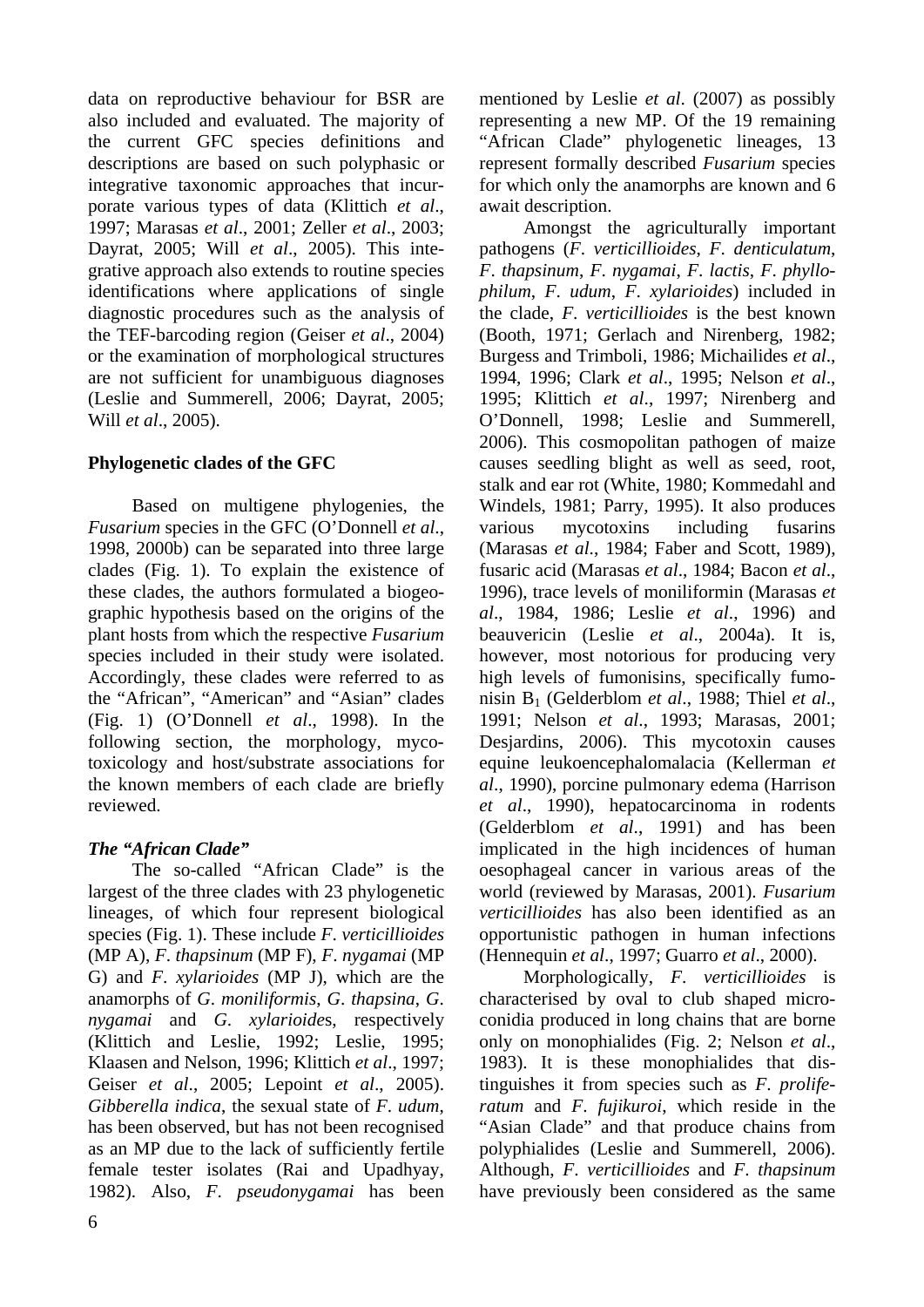|                                                                                                                                                                | MACROCONIDIA                                     |                                                          |                        | <b>MICROCONIDIA</b>         |                    |         |           |           |          |          |          |                                                     |                                            |                | SECONDARY METABOLITES                                 |                                       |                                          |                             |                     |                                                      |                          |                              |                                                               |                                                                                                    |                                                        |                                                                        |
|----------------------------------------------------------------------------------------------------------------------------------------------------------------|--------------------------------------------------|----------------------------------------------------------|------------------------|-----------------------------|--------------------|---------|-----------|-----------|----------|----------|----------|-----------------------------------------------------|--------------------------------------------|----------------|-------------------------------------------------------|---------------------------------------|------------------------------------------|-----------------------------|---------------------|------------------------------------------------------|--------------------------|------------------------------|---------------------------------------------------------------|----------------------------------------------------------------------------------------------------|--------------------------------------------------------|------------------------------------------------------------------------|
|                                                                                                                                                                | SHAPE                                            |                                                          |                        | <b>SHAPE</b><br>ARRANGEMENT |                    |         |           |           |          |          |          |                                                     | <b>SPORES</b><br>CONIDIO-<br><b>PHORES</b> |                |                                                       | e<br>COILE                            |                                          |                             |                     |                                                      |                          |                              |                                                               |                                                                                                    |                                                        |                                                                        |
|                                                                                                                                                                | typical                                          | number<br>of septa                                       | levo                   | oval to<br>allantoid        | oval to<br>obovoid | piovodo | clavate   | globose   | fusiform | napiform | pyriform | number<br>of septa                                  | short                                      | long<br>chains | false<br>heads                                        | mono-<br>phialide                     | poly-<br>phialide                        | CHLAMYDO                    | STERILE <sup></sup> | beauvericin                                          | enniatins                | fumonisins                   | fusaproliferin                                                | acid<br>fusaric                                                                                    | moniifformin                                           | <b>REFERENCES</b>                                                      |
| F. verticillioides                                                                                                                                             | $\ddot{}$                                        | $3-5$                                                    | ٠                      |                             |                    |         | $\ddot{}$ |           |          |          |          | $\bf{0}$                                            |                                            | ٠              | $\ddot{}$                                             | ۰                                     |                                          |                             |                     | ۰                                                    | ٠                        | $^{+}$                       |                                                               | $^{+}$                                                                                             | $\ddot{}$                                              | 1, 2, 3, 4, 5, 6, 7                                                    |
| $-F.$ sp. NRRL 25615 (ND)<br>F.F. brevicatenulatum<br>F. pseudoanthophilum<br>- F. pseudonygamai<br>F.F. napiforme<br>F. ramigenum<br>- F. sp. NRRL 26793 (ND) | $\ddot{}$<br>$\ddot{}$                           | $3-5$<br>$3-5$<br>$3-5$<br>$3-5$<br>5                    |                        |                             |                    |         |           |           |          |          |          | $0 - 2$<br>$0 - 1$<br>$\bf{0}$<br>$1-3$<br>$0 - 1$  | ٠<br>۰<br>٠<br>٠<br>٠                      |                | ٠<br>$\ddot{}$<br>$\ddot{}$<br>$\ddot{}$<br>$\ddot{}$ | ٠<br>$\ddot{}$<br>۰<br>۰<br>$\ddot{}$ | ٠<br>۰<br>٠<br>٠                         | $\ddot{}$<br>۰              |                     |                                                      |                          |                              |                                                               | $\overline{\phantom{a}}$<br>7<br>,                                                                 | $^{\tiny{+}}$<br>$^{\tiny{+}}$<br>$_{\rm +}$           | 7, 8<br>7.8<br>7, 8, 9<br>4, 6, 7, 10, 11<br>7, 8                      |
| - F. lactis<br>- F. nygamai<br>$F$ F. thapsinum<br>F. denticulatum<br>F. pseudocircinatum                                                                      | ۰<br>۰<br>$\ddot{}$<br>۰                         | 3<br>$3-5$<br>$3-5$<br>$3-5$<br>3                        | $\ddot{}$<br>$\ddot{}$ |                             |                    |         |           |           |          |          |          | $0 - 1$<br>$0 - 1$<br>$0 - 2$<br>$0 - 3$<br>$0 - 1$ | ۰<br>$\ddot{}$<br>۰                        |                | ۰<br>$\ddot{}$<br>۰<br>$\ddot{}$<br>$\ddot{}$         | ۰<br>٠<br>÷<br>$\ddot{}$<br>$\ddot{}$ | ۰<br>۰<br>$\ddot{}$<br>۰                 | $\ddot{}$                   | $\ddot{}$           | $^{++}$<br>$^{++}$<br>۰                              |                          | ٠                            | ٠                                                             | 7<br>$_{\tiny \textbf{+}}$<br>$^{\tiny{+}}$<br>$\overline{\phantom{a}}$<br>$\overline{\mathbf{r}}$ | $^{\tiny{+}}$<br>$^{+}$<br>$^{\tiny{+}}$<br>$_{\rm +}$ | 7.8<br>6, 7, 9, 11, 12, 13, 14<br>3, 5, 6, 7, 9, 15<br>6, 7, 8<br>7, 8 |
| $F$ F. udum<br>"F. sp. NRRL 26064 (ND)<br>F.F. phyllophilum<br>- F. xylarioides<br>- F. acutatum<br>F. sp. NRRL 25221 (ND)<br>$F$ F. sp. NRRL 26061 (ND)       | +                                                | $1-5$<br>5<br>$5 - 7$<br>$\overline{3}$                  | $\ddot{}$<br>۰         |                             |                    |         |           |           |          |          |          | $0-1$<br>$0 - 2$<br>$0 - 3$<br>$\mathbf{0}$         | $\ddot{}$                                  |                | ۰<br>$\ddot{}$<br>$\ddot{}$                           | $\ddot{}$<br>$\ddot{}$<br>۰<br>۰      | $\ddot{}$                                | $\ddot{}$<br>$\ddot{}$<br>۰ |                     | $^{\tiny{++}}$<br>$\overline{\mathbf{?}}$<br>$^{++}$ | s.<br>٠                  | 2<br>۰<br>?                  | $\overline{\mathbf{?}}$                                       | 7<br>?<br>$\overline{\mathbf{r}}$                                                                  | 2<br>$^{+}$<br>?<br>ä,                                 | 7, 16<br>6, 7, 8<br>6, 7, 8                                            |
| F. sp. NRRL 26152 (ND)<br>F. dlamini                                                                                                                           |                                                  | $3-5$                                                    |                        |                             |                    |         |           |           | ۰        | ۰        |          | $0 - 1$                                             |                                            |                | $\ddot{}$                                             | ٠                                     |                                          | ۰                           |                     |                                                      |                          | $_{+}$                       |                                                               | $\overline{\mathbf{z}}$                                                                            | ۰                                                      | 6, 7, 10, 11, 13, 14                                                   |
| F. bactridioides<br>F. succisae<br>F. anthophilum<br>F. bulbicola<br>F. F. circinatum                                                                          | ۰<br>٠<br>$\ddot{}$                              | $3 - 11$<br>3<br>$3 - 4$<br>$\overline{\mathbf{3}}$<br>3 |                        | ۰                           |                    |         |           |           |          |          |          | $1-2$<br>$0 - 2$<br>$0-1$<br>$0 - 1$<br>$\bf{0}$    |                                            |                | $\ddot{}$<br>$\ddot{}$<br>$\ddot{}$<br>$\ddot{}$      | ۰<br>$\ddot{}$<br>÷<br>4              | ۰<br>$\ddot{}$<br>$\ddot{}$<br>$\ddot{}$ | ٠                           | $\ddot{}$           | $\overline{\phantom{a}}$<br>$^{++}$<br>++<br>$^{+}$  | 7                        | $\overline{\phantom{a}}$     | $\overline{\mathbf{z}}$<br>$_{\rm +}$<br>$^{+}$<br>$_{\rm +}$ | 7<br>2<br>,<br>$\overline{\phantom{a}}$<br>$\overline{\phantom{a}}$                                | 2<br>++<br>×<br>٠                                      | 2, 7, 11<br>2, 6, 7, 11, 12, 13, 14<br>7, 8<br>6, 7, 8                 |
| F. sp. NRRL 29124 (ND)<br>F. subglutinans<br>F. sp. NRRL 26757 (ND)<br>F. sp. NRRL 26756 (ND)                                                                  | ۰                                                | 3                                                        | ۰                      |                             |                    |         |           |           |          |          |          | 0                                                   |                                            |                | $\ddot{}$                                             | ۰                                     | ٠                                        |                             | $\sim$              |                                                      |                          |                              |                                                               |                                                                                                    | ++                                                     | 1, 3, 4, 5, 6, 7, 11, 13                                               |
| -F. sp. NRRL 25346 (ND)<br>F. sterilihyphosum<br>-F. sp. NRRL 25195 (ND)<br>F.F. sp. NRRL 25807 (ND)                                                           | $\ddot{}$                                        | $3-5$                                                    |                        |                             |                    |         |           |           |          |          |          | $0 - 1$                                             |                                            |                | $\ddot{}$                                             | ٠                                     | $\ddot{}$                                |                             | ۰                   | $\overline{\mathbf{r}}$                              | $\overline{\phantom{a}}$ | $\overline{\mathbf{?}}$      | $\overline{\mathbf{r}}$                                       | $\overline{\mathbf{r}}$                                                                            | $\overline{\mathbf{z}}$                                |                                                                        |
| - F. konzum<br>F. sp. NRRL 25622 (ND)                                                                                                                          | $\ddot{}$                                        | $3-5$                                                    | $\ddotmark$            |                             |                    |         |           |           |          |          |          | $0 - 1$                                             |                                            |                | $\ddot{}$                                             | ۰                                     | ٠                                        |                             |                     |                                                      |                          |                              |                                                               |                                                                                                    | 7                                                      | 5, 6                                                                   |
| F.F. begoniae<br>F. sp. NRRL 25204 (ND)                                                                                                                        | $\ddot{}$                                        | $3 - 4$                                                  |                        |                             |                    |         |           |           |          |          |          | $0 - 2$                                             |                                            |                | $\ddot{}$                                             | ٠                                     | ۰                                        |                             |                     |                                                      |                          |                              |                                                               |                                                                                                    |                                                        | 6, 7, 8                                                                |
| F. guttiforme                                                                                                                                                  | $\ddot{}$                                        | 3                                                        |                        |                             |                    |         | ٠         |           |          |          | ٠        | $0 - 1$<br>$0 - 3$                                  | ٠                                          | ٠              | ۰<br>$\ddot{}$                                        | $\ddot{}$                             | ۰<br>÷                                   |                             |                     | $^{+}$<br>٠                                          |                          |                              | $_{+}$<br>٠                                                   | ,<br>,                                                                                             | ÷                                                      | 6, 7, 8<br>4, 6, 17                                                    |
| F. globosum<br>F. proliferatum<br>F. fujikuroi<br>- F. fractiflexum                                                                                            | $\ddot{}$<br>$\ddot{}$<br>$\ddot{}$<br>$\ddot{}$ | $3-5$<br>$3-5$<br>$3-5$<br>$3-5$                         | $\ddot{}$              |                             | ٠<br>٠             |         | $\ddot{}$ | $\ddot{}$ |          | ÷        | ٠        | $\mathbf{0}$<br>$0 - 1$<br>$0 - 3$                  | ۰                                          | $\ddot{}$      | $\ddot{}$<br>٠<br>٠                                   | ۰<br>$\ddot{}$<br>$\ddot{}$<br>٠      | $\ddot{}$<br>٠<br>۰                      |                             |                     | $^{+}$<br>$^{+}$<br>$\overline{\mathbf{r}}$          | ?                        | $^{+}$<br>$^{\tiny{+}}$<br>? | $\overline{\mathbf{r}}$                                       | $^{\tiny{+}}$<br>$+$<br>$\overline{\mathbf{r}}$                                                    | ++<br>$_{\rm +}$<br>$\overline{\mathbf{r}}$            | 2, 3, 5, 6, 7, 14<br>2, 3, 6, 7, 18                                    |
| F.F. mangiferae<br>$-F.$ sp. NRRL 26427 (ND)                                                                                                                   | $\ddot{}$                                        | $3-5$                                                    |                        |                             |                    |         |           |           |          |          |          | $0 - 1$                                             |                                            |                | ٠                                                     | $\ddot{}$                             | ٠                                        |                             |                     | $\overline{\phantom{a}}$                             | 2                        | $\overline{\phantom{a}}$     | 2                                                             | $\overline{\phantom{a}}$                                                                           | $\overline{\mathbf{z}}$                                |                                                                        |
| F. concentricum<br>F. sp. NRRL 25303 (ND)<br>"F. sp. NRRL 25309 (ND)                                                                                           | $\ddot{}$                                        | $3-5$                                                    |                        |                             |                    |         |           |           |          |          |          | $0 - 1$                                             |                                            |                | $\ddot{}$                                             | ٠                                     | ۰                                        |                             |                     |                                                      |                          |                              |                                                               |                                                                                                    |                                                        | 6, 7, 8                                                                |
| F. sacchari<br>F. F. oxysporum                                                                                                                                 | $\ddot{}$                                        | 3                                                        | $\ddot{}$              |                             |                    |         |           |           |          |          |          | $0 - 2$                                             |                                            |                | $\ddot{}$                                             | ۰                                     | $\ddot{}$                                |                             |                     | $^{+}$                                               |                          |                              |                                                               | $^{+}$                                                                                             |                                                        | $+2, 3, 6, 7$                                                          |

**Fig. 2.** Comparison of the morphological traits and mycotoxicological properties of *Fusarium* species in the GFC with respect to their phylogeny as indicated in Fig. 1. Morphological characters that define each species were reported by Booth (1971), Gerlach and Nirenberg (1982), Nelson *et al*. (1983), Nirenberg and O'Donnell (1998), Aoki *et al*. (2001) and Leslie and Summerell (2006). The presence of macroconidia typical of the GFC (*i*.*e*. slender, thin walled and almost straight with parallel dorsal and ventral surfaces) are indicated with "+" (Leslie and Summerell, 2006). Taxa that have not yet been formally described are indicated in parenthesis with "ND". For the major secondary metabolites, "++" represents the production of significant level of the specific compound, "+" and "-" indicate trace and not detected amounts, respectively, while "?" signifies that the trait has not been examined in a specific species. References for the production of a specific mycotoxin by a certain species are as follows: 1. Marasas *et al*. (1984); 2. Marasas *et al*. (1986); 3. Bacon *et al*. (1996); 4. Shephard *et al*. (1999); 5. Leslie *et al*. (2004a); 6. Desjardins (2006); 7. Moretti *et al*. (2007); 8. Fotso *et al*. (2002); 9. Leslie *et al*. (2005b); 10. Marasas *et al*. (1991); 11. Nelson *et al*. (1992); 12. Thiel *et al*. (1991); 13. Logrieco *et al*. (1998); 14. Leslie and Summerell (2006); 15. Leslie *et al*. (1996); 16. Booth (1971); 17. Sydenham *et al*. 1997; 18. Desjardins *et al*. (2000a).

species, they are distinguishable using BSR (Klittich and Leslie, 1992), mycotoxin production (Fig. 2), host preference (Fig. 3) and DNA-based information (Xu *et al*., 1995; O'Donnell and Cigelnik, 1997) amongst other methods (Klittich *et al*., 1997). *Fusarium thapsinum* is a causal agent of stalk rot and kernel mould in sorghum, but it also has been associated with banana, maize, peanut (Klittich *et al*., 1997) and native grasses in the USA

(Leslie *et al*., 2004a). Unlike *F*. *verticillioides*, it produces high levels of moniliformin and low levels of fumonisins (Klittich *et al*., 1997; Leslie *et al*., 2004a). *Fusarium verticillioides*  and *F*. *thapsinum* are morphologically similar to *F*. *andiyazi*, but the production of unique pseudochlamydospores by the latter species distinguishes it from any other taxon (Marasas *et al*., 2001). *Fusarium andiyazi*, a sorghum pathogen, produces fumonisins in trace levels,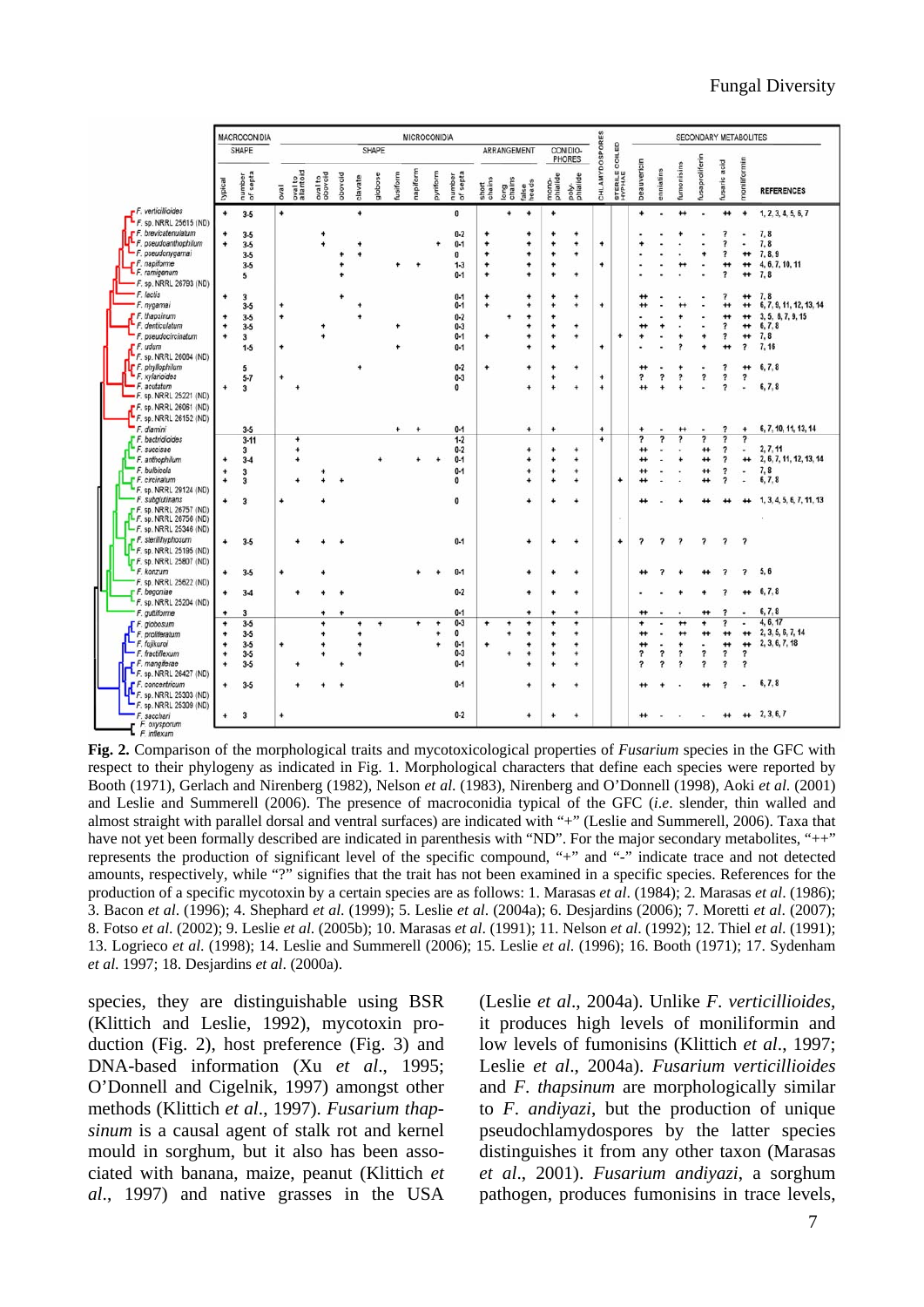and otherwise little is known about its mycotoxin production capabilities (Rheeder *et al*., 2002). Despite substantial similarity in their morphology, *F*. *verticillioides* and *F*. *thapsinum* are not phylogenetically very closely related (Fig. 1), while the phylogenetic affinity of *F*. *andiyazi* remains to be determined.

The "African Clade" includes most of the GFC chlamydospore-formers, specifically *F*. *dlamini*, *F*. *napiforme*, *F*. *nygamai*, *F*. *acutatum*, *F*. *pseudoanthophilum*, *F*. *udum* and *F*. *xylarioides* (O'Donnell *et al*., 1998, 2000b; Geiser *et al*., 2005). *Fusarium dlamini* can easily be misidentified as *F*. *napiforme* or the "American Clade" taxon *F*. *anthophilum* (see below; Fig. 2). This is due to the production of napiform microconidia by both species. However, *F*. *anthophilum* does not produce chlamydospores (Marasas *et al*., 1985) while *F*. *napiforme* produces microconidia in chains (Marasas *et al*., 1987). *Fusarium dlamini* is associated with plant debris in the soils of Southern Africa and it is characterised by allantoid to fusiform and napiform microconidia produced in false heads on monophialides (Marasas *et al*., 1985). *Fusarium napiforme* was initially identified from millet and sorghum grains in Southern Africa (Marasas *et al*., 1987; Onyike *et al*., 1991, 1992) and more recently, it has been identified as a human pathogen (Melcher *et al*., 1993). *Fusarium dlamini* and *F*. *napiforme* are both known to produce fumonisins (Nelson *et al*., 1992) and moniliformin (Marasas *et al*., 1991), while they respectively also produce beauvericin (Logrieco *et al*., 1998; Moretti *et al*., 2007) and fusaric acid (Bacon *et al*., 1996) (Fig. 2).

Based on morphology, *F*. *nygamai* shares traits with *F*. *pseudonygamai*, *F*. *verticillioides*, *F*. *napiforme* and *F*. *thapsinum* (Fig. 2). *Fusarium nygamai* is, however, most similar to *F*. *pseudonygamai*, although the latter species produces swollen hyphal cells rather than chlamydospores (Nirenberg and O'Donnell, 1998). These two fungi are also associated with different plant hosts (Fig. 3), with *F*. *pseudonygamai* isolated from pearl millet, and *F*. *nygamai* associated with many hosts such as sorghum, millet, maize and broad bean to name just a few (Leslie and Summerell, 2006). *Fusarium nygamai* can be distinguished from *F*. *napiforme* by the production of polyphialides in the former species (Leslie and Summerell, 2006), although this character is difficult to detect and considered an unreliable morphological trait (Burgess and Trimboli, 1986). Chlamydospore production and microconidial arrangement in shorter chains distinguishes *F*. *nygamai* from *F*. *verticillioides* and *F*. *thapsinum* (Leslie and Summerell, 2006). *Fusarium nygamai* produces fumonisins (Thiel *et al*., 1991; Nelson *et al*., 1992; Leslie *et al*., 2005b), beauvericin (Logrieco *et al*., 1998; Moretti *et al*., 2007), moniliformin (Leslie *et al*., 2005b) and fusaric acid (Desjardins, 2006) (Fig. 2). Although Marasas *et al*. (1991) reported that *F*. *nygamai* produces moniliformin, Leslie and Summerell (2006) suggest that the specific isolates probably represented *F*. *pseudonymgamai*, which is known to produce moniliformin and fusaproliferin (Fotso *et al*., 2002; Leslie *et al*., 2005b).

Besides both being chlamydosporeformers, *F*. *xylarioides* and *F*. *udum* also cause serious vascular wilt diseases of coffee and pigeonpea, respectively (Booth, 1971). Booth (1971) reported *F*. *xylarioides* with "sex-linked morphological characters" and termed these "male and female" strains. His view was that "male" isolates produced curved, cylindrical, and 5–7-septate macroconidia, while "female" isolates produced small, highly curved, 0–3 septate macroconidia. Using the PSR, Geiser *et al*. (2005) concluded that "male" strains belong to the *Lateritium* clade or section, while "female" strains represent authentic *F*. *xylarioides* isolates that form part of the GFC (Fig. 1). *Fusarium udum* is characterised by strongly curved, 1–3-septate (occasionally 5 septate) macroconidia and ovoid-fusoid or curved single-celled microconidia (Booth, 1971). Morphologically, *F*. *udum* is most similar to *F*. *acutatum* that is also associated with pigeonpea disease, but the macroconidial acute apical cell of *F*. *acutatum* differentiates it from *F*. *udum* (Nirenberg and O'Donnell, 1998). Together, *F*. *xylarioides*, *F*. *udum* and *F*. *acutatum* appear to form a closely related group that also includes *F*. *phyllophilum* (Fig. 1). The latter species is a leaf pathogen of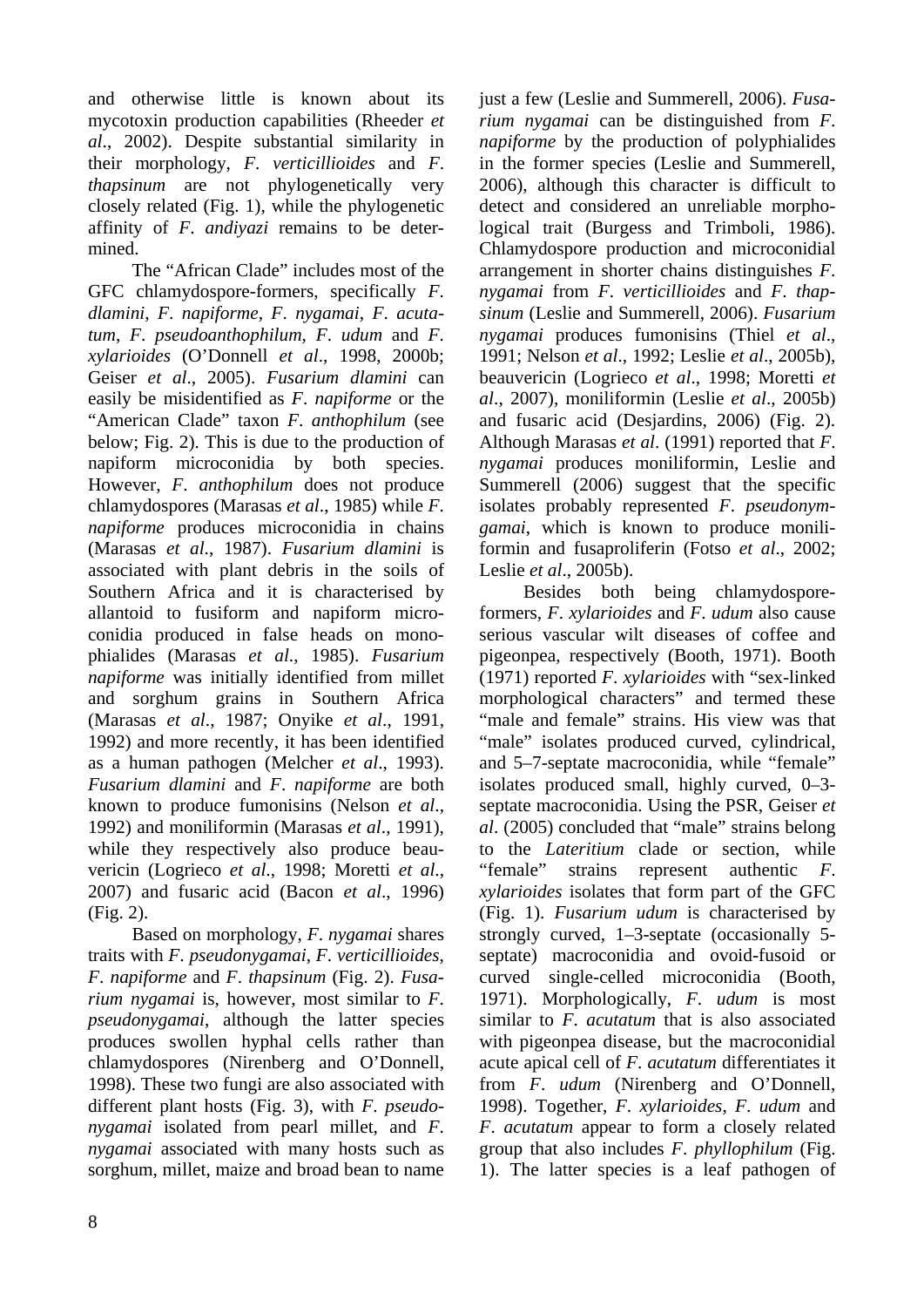|                                          |                             | <b>PLANT HOST</b> | <b>OTHER</b>                                     | <b>REFERENCES</b>                             |                                                       |  |
|------------------------------------------|-----------------------------|-------------------|--------------------------------------------------|-----------------------------------------------|-------------------------------------------------------|--|
|                                          | <b>LATIN NAME</b>           | SUBSTRATE         |                                                  |                                               |                                                       |  |
| F. verticillioides (A)                   | Zea mays                    | Poaceae           | <b>Central America</b>                           | soil - Israel                                 | Gerlach and Nirenberg, 1982;<br>Joffe and Palti, 1977 |  |
| F. sp. NRRL 25615                        | Oryza sativa                | Poaceae           | Southeast Asia                                   |                                               | O'Donnell et al., 2000                                |  |
| F. brevicatenulatum                      | Striga asiatica             | Scrophulariaceae  | Africa <sup>1</sup>                              |                                               | Nirenberg et al., 1998                                |  |
| pseudoanthophilum<br>F                   | Zea mays                    | Poaceae           | Central America                                  |                                               | Nirenberg et al., 1998                                |  |
| pseudonygamai                            | Pennisetum typhoides        | Poaceae           | Northern Africa                                  |                                               | Nirenberg & O'Donnell, 1998                           |  |
| napiforme (B)                            | Sorghum bicolor             | Poaceae           | Northern Africa                                  | soil - Africa                                 | Marasas et al., 1987;<br>Jeschke et al., 1990         |  |
| F. ramigenum                             | Ficus carica                | Moraceae          | Middle East <sup>2</sup>                         |                                               | Nirenberg and O'Donnell, 1998                         |  |
| F. sp. NRRL 26793                        | Striga hermonthica          | Scrophulariaceae  | Africa <sup>1</sup>                              |                                               | O'Donnell et al., 1998                                |  |
| F. lactis                                | Ficus carica                | Moraceae          | Middle East <sup>2</sup>                         |                                               | Nirenberg and O'Donnell, 1998                         |  |
| F. nygamai (C)                           | Sorghum bicolor             | Poaceae           | Northern Africa                                  | soil - South Africa                           | Burgess and Trimboli, 1986                            |  |
| $F.$ thapsinum $(D)$                     | Sorghum bicolor             | Poaceae           | Northern Africa                                  |                                               | Klittich et al., 1997                                 |  |
| F. denticulatum                          | Ipomoea batatas             | Convolvulaceae    | Central America                                  |                                               | Nirenberg and O'Donnell, 1998                         |  |
| pseudocircinatum (E)<br>F.               | Solanum species             | Solanaceae        | South America                                    | Heteropsylla incise<br>(Homoptera: Psyllidae) | Nirenberg and O'Donnell, 1998                         |  |
| F. udum                                  | Cajanus cajan               | Fabaceae          | Asia or Eastern Africa <sup>3</sup>              |                                               | Booth, 1971                                           |  |
| F. sp. NRRL 26064                        | Sorghum bicolor             | Poaceae           | Northern Africa                                  |                                               | O'Donnell et al., 2000                                |  |
| F. phyllophilum (F)                      | Gasteria species            | Asphodelaceae     | South Africa <sup>4</sup>                        |                                               | Nirenberg and O'Donnell, 1998                         |  |
| F. xylarioides                           | Coffea species              | Rubiaceae         | East Africa                                      |                                               | Booth, 1971; Geiser et al., 2005                      |  |
| F. acutatum                              | Cajanus cajan               | Fabaceae          | Asia or Eastern Africa <sup>3</sup> wheat aphids |                                               | Nirenberg and O'Donnell, 1998                         |  |
| F. sp. NRRL 25221                        | Zea mays                    | Poaceae           | Central America                                  |                                               | O'Donnell et al., 1998                                |  |
| F. sp. NRRL 26061                        | Striga hermonthica          | Scrophulariaceae  | Africa <sup>1</sup>                              |                                               | O'Donnell et al., 2000                                |  |
| F. sp. NRRL 26152                        | Striga hermonthica          | Scrophulariaceae  | Africa <sup>®</sup>                              |                                               | O'Donnell et al., 2000                                |  |
| F. dlamini                               | n/a                         | n/a               | n/a                                              | soil - South Africa                           | Marasas et al., 1985                                  |  |
| F. bactridioides (G)                     | n/a                         | n/a               | n/a                                              |                                               | Wollenweber, 1934                                     |  |
| F. succisae                              | Succisa pratensis           | Dipsacaeae        | Europe, Africa <sup>5</sup>                      |                                               | Gerlach and Nirenberg, 1982<br>Nyvall et al., 1999;   |  |
| F. anthophilum (H)                       | Zizania palustris           | Poaceae           | North America                                    | soil - Australia                              | Sangalang et al., 1995                                |  |
| F. bulbicola (I)                         | Nerine bowdenii             | Amaryllidaceae    | South Africa <sup>6</sup>                        |                                               | Nirenberg and O'Donnell, 1998                         |  |
| F. circinatum                            | Pinus species               | Pinaceae          | Northern Hemisphere                              |                                               | Nirenberg and O'Donnell, 1998                         |  |
| F. sp. NRRL 29124                        | Bidens pilosa               | Asteraceae        | South America <sup>7</sup>                       |                                               | O'Donnell et al., 2000                                |  |
| F. subglutinans (J)<br>F. sp. NRRL 26757 | Zea mays<br>ornamental reed | Poaceae<br>n/a    | Central America<br>South Africa                  |                                               | Nelson et al., 1983<br>O'Donnell et al., 2000         |  |
| sp. NRRL 26756                           | ornamental grass            | n/a               | South Africa                                     |                                               | O'Donnell et al., 2000                                |  |
| F. sp. NRRL 25346                        | Ipomoea batatas             | Convolvulaceae    | Central America                                  |                                               | O'Donnell et al., 1998                                |  |
| F. sterillihyphosum                      | Mangifera indica            | Anacardiaceae     | Southeast Asia                                   |                                               | Britz et al., 2002                                    |  |
| F. sp. NRRL 25195                        | n/a                         | n/a               | n/a                                              |                                               | O'Donnell et al., 1998                                |  |
| F. sp. NRRL 25807                        | n/a                         | n/a               | n/a                                              | soil - Australia                              | O'Donnell et al., 1998                                |  |
| F. konzum                                | Andropogon gerardii         | Poaceae           | North America                                    |                                               | Zeller et al., 2003                                   |  |
| F. sp. NRRL 25622                        | Zea mays                    | Poaceae           | Central America                                  |                                               | O'Donnell et al., 2000                                |  |
| F. begoniae                              | Begonia hybrid              | Begoniaceae       | South America                                    |                                               | Nirenberg and O'Donnell, 1998                         |  |
| F. sp. NRRL 25204                        | palm                        | n/a               | n/a                                              |                                               | O'Donnell et al., 1998                                |  |
| F. guttiforme                            | Ananas comosus              | Bromeliaceae      | South America                                    |                                               | Nirenberg and O'Donnell, 1998                         |  |
| F. globosum (K)                          | Zea mays                    | Poaceae           | Central America                                  |                                               | Rheeder et al., 1996                                  |  |
| F. proliferatum (L)                      | Asparagus officinalis       | Asparagaceae      | Europe, Asia, Africa                             |                                               | Elmer, 2001                                           |  |
| F. fujikuroi                             | Oryza sativa                | Poaceae           | Southern Asia                                    |                                               | Gerlach and Nirenberg, 1982                           |  |
| F. fractiflexum                          | Cymbidium species           | Orchidaceae       | Asia <sup>®</sup>                                |                                               | Aoki et al., 2001                                     |  |
| F. mangiferae                            | Mangifera indica            | Anacardiaceae     | Southeast Asia                                   |                                               | Britz et al., 2002                                    |  |
| $F.$ sp. NRRL 26427                      | n/a                         | n/a               | n/a                                              | soil - Papua New<br>Guinea                    | O'Donnell et al., 2000                                |  |
| $F$ . concentricum                       | Musa sapientum              | Musaceae          | South Asia                                       | aphid                                         | Nirenberg and O'Donnell, 1998                         |  |
| F. sp. NRRL 25303                        | Oryza sativa                | Poaceae           | Southern Asia                                    |                                               | O'Donnell et al., 1998                                |  |
| F. sp. NRRL 25309                        | <b>Triticum</b> species     | Poaceae           | Middle East                                      |                                               | O'Donnell et al., 1998                                |  |
| F. sacchari (M)                          | Saccharum officinarum       | Poaceae           | South Asia                                       |                                               | Leslie et al., 2005                                   |  |
| F. oxysporum                             |                             |                   |                                                  |                                               |                                                       |  |
| F. inflexum                              |                             |                   |                                                  |                                               |                                                       |  |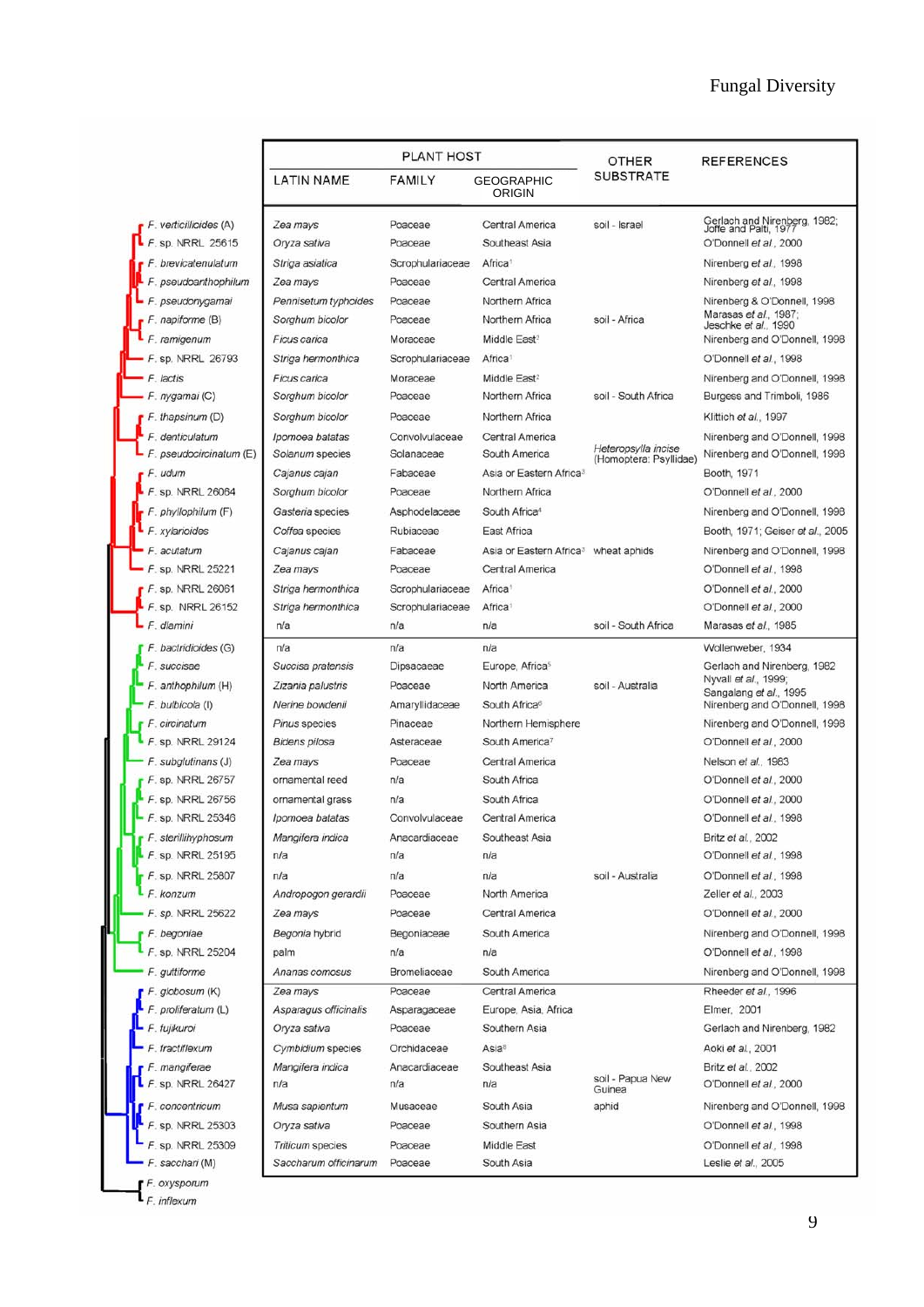**Fig. 3**. Comparison of the host associations of *Fusarium* species in the GFC with respect to their phylogeny as indicated in Fig. 1. The geographic region where the specific plants presumably evolved or where they have been domesticated is indicated according to Sauer (1993) or as follows: 1. Mohamed *et al*. (2001); 2. Kislev *et al*. (2006); 3. van der Maesen (1990); 4. Smith and van Wyk (1991); 5. Adams (1995); 6. Vorster and Spreeth (1996); 7. Holm *et al*. (1977); 8. Du Puy and Cribb (1988). Where specific fungal strains were isolated from substrates other than plant tissue, the geographic region in which the samples were collected is indicated. For specific species/lineages that are associated with more than one host or substrate, alternative hosts/substrates are indicted in parentheses with A-M as follows: A: Isolated from teosinte (*Zea* sp., Poaceae, Central America) (Desjardins *et al*., 2000b), native prairie grasses in USA (Leslie *et al*., 2004a), millet (*Pennisetum typhoides*, Poaceae, Northern Africa) and sorghum (*Sorghum bicolor*, Poaceae, Northern Africa) (Leslie *et al*., 2005b); B: Found on millet by Marasas *et al*. (1987), as well as in Australian soil by Burgess and Summerell (1992) and Sangalang *et al*. (1995); C: Also described from bean roots (*Phaseolus vulgaris*, Fabaceae, Central and South America) and soils from Australia, Thailand and Puerto Rico (Burgess and Trimboli, 1986); D: Also associated with banana (*Musa sapientum*, Musaceae, South Asia), maize (*Zea mays*, Poaceae, Central America), peanuts (*Arachis hypogaea*, Fabaceae, South America) (Klittich *et al*., 1997) and native grasses in USA prairie (Leslie *et al*., 2004a); E: Reported also from *Pinus kesiya* (Pinaceae, Northeast Asia), textile and dead leaves (Nirenberg and O'Donnell, 1998); F: Also described from *Dracaena* and *Sansevieria* spp. [Dracaenaceae, Africa and Asia (Mwachala and Mbugua, 2007)]; G: Discovered parasitising *Cronartium conigenum*, a cone blister rust of *Pinus leiophylla* (Pinaceae, North and Central America) (Wollenweber, 1934); H: Also associated with *Lolium* sp. (Poaceae, Europe, Asia and Africa) (Engels and Kramer, 1996); I: Also described from *Vallota* and *Haemanthus* spp. (Nirenberg and O'Donnell, 1998) both belonging to South African Amaryllidaceae (Vorster and Spreeth, 1996); J: Also found on banana (Jiménez *et al*., 1993), wild rice (*Zizania palustris*, Poaceae, North America) (Nyvall *et al*., 1999), millet (Onyike *et al*., 1992), sorghum (Onyike *et al*.,1991), teosinte (Desjardins *et al*., 2000b) and native prairie grasses (Leslie *et al*., 2004a); K: Also described from wheat (*Triticum* sp., Poaceae, Middle East) (Aoki and Nirenberg, 1999); L: Colonises banana (Jimenez *et al*., 1993), sorghum (Leslie *et al*., 1990), maize (Logrieco *et al*., 1995), rice (Desjardins *et al*., 2000a), mango (*Mangifera indica*, Anacardiaceae, South Asia) (Marasas *et al*., 2006) and native grasses in USA (Leslie *et al*., 2004a); M: Also isolated from sorghum (Leslie *et al*., 2005b).

plants in the families Asphodelaceae and Dracaenaceae and it produces clavate conidia in false heads and chains from mono- and polyphialides (Gerlach and Nirenberg, 1982; *acutatum* produces trace or low levels of beauvericin, enniatins and fumonisins, while *F*. *phyllophilum* produces high levels of moniliformin, significant levels of beauvericin and low levels of fumonisins (Fotso *et al*., 2002; Desjardins, 2006; Moretti *et al*., 2007). *Fusarium xylarioides* has not yet been tested for mycotoxin production.

Based on phylogeny, the chlamydosporeformer *F*. *pseudoanthophilum* is most closely related to *F*. *brevicatenulatum* (Fig. 1). *Fusarium pseudoanthophilum* is associated with maize cultivated in Zimbabwe, whereas *F*. *brevicatenulatum* was initially isolated from a parasitic weed of cereals in Madagascar (Nirenberg *et al*., 1998). Both species are characterised by long-oval to obovoid microconidia produced in false heads and short chains on monophialides and less occasionally also polyphialides (Fig. 2) and the only morphological feature separating them are the chlamydospores and pyriform microconidia produced by *F*. *pseudoanthophilum* (Nirenberg *et al*., 1998). It is these pyriform microconidia that makes the species morphologically similar Nirenberg and O'Donnell, 1998; Figs. 2 and 3). In terms of mycotoxins, *F*. *udum* produces fusaric acid (Booth, 1971) and low levels of fusaproliferin (Moretti *et al*., 2007), *F*. to *F*. *anthophilum* ("American Clade"; see below), but the production of very short chains and chlamydospores by the former differentiates them (Nirenberg *et al*., 1998). Strains of *F*. *pseudoanthophilum* are known to produce beauvericin, while *F*. *brevicatenulatum* strains produce fumonisins (Fotso *et al*., 2002).

*Fusarium ramigenum* is most closely related to *F*. *napiforme* based on phylogenetic data (Fig. 1), although it does not resemble this species morphologically (Fig. 2). *Fusarium ramigenum* is, however, similar to *F*. *lactis* (Nirenberg and O'Donnell, 1998; O'Donnell *et al*., 1998, 2000b), which differs from *F*. *ramigenum* by its production of microconidia in geniculate chains (Nirenberg and O'Donnell, 1998). Both *F*. *ramigenum* and *F*. *lactis* have been isolated from figs in the USA (Nirenberg and O'Donnell, 1998), but only *F*. *lactis* has been proven to cause endosepsis (Michailides *et al*., 1994, 1996). The mycotoxicology of these two species is also very similar, as both have been recognised as producers of moniliformin (Fotso *et al*., 2002), whilst Moretti *et al*. (2007) reported that a strain of *F*.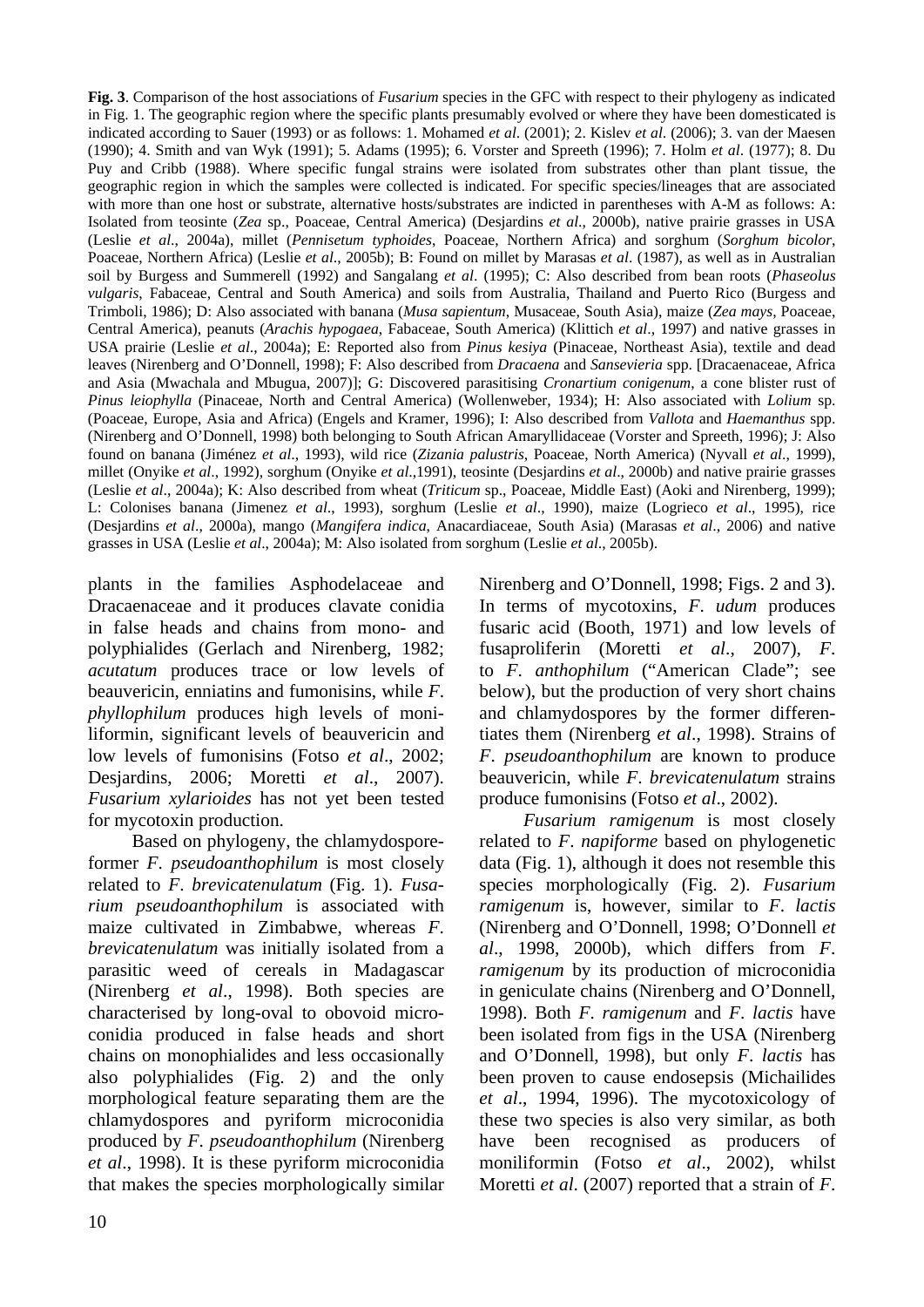*lactis* also produced beauvericin.

The results of phylogenetic analyses group the remaining two "African Clade" species *F*. *denticulatum* and *F*. *pseudocircinatum* with the microconidial chain-former *F*. *thapsinum* (Fig. 1). *Fusarium denticulatum* is a leaf pathogen of sweet potato that was previously misidentified as *F*. *lateritium* (Clark *et al*., 1995; Nelson *et al*., 1995). Nirenberg and O'Donnell (1998) described it as a new species, which is uniquely characterised by denticulate polyphialidic conidiogeneous openings. *Fusarium pseudocircinatum*, isolated from various substrates in pantropical regions, displays morphological characters typical of *F*. *subglutinans* in the "American Clade" (see below; Fig. 2), although they are distinguishable based on the production of coiled sterile hyphae in *F*. *pseudocircinatum* (Nirenberg and O'Donnell, 1998). This trait is, however, also observed in the "American Clade" species *F*. *circinatum* and *F*. *sterilihyphosum* (see below; Fig. 2), from which *F*. *pseudocircinatum* can be distinguished by its short microconidial chains (Nirenberg and O'Donnell, 1998) and the different numbers of cells in the macroconidia (Britz *et al*., 2002b), respectively. Mycotoxigenically, *F*. *denticulatum* has been shown to produce enniatins and *F*. *pseudocircinatum* fusaproliferin and fumonisins, while both species are known to produce beauvericin and moniliformin (Fotso *et al*., 2002; Desjardins, 2006; Moretti *et al*., 2007).

# *The "American Clade"*

The so-called "American Clade" contains 18 phylogenetic lineages, of which ten have been described using morphology (Wollenweber, 1934; Gerlach and Nirenberg, 1982; Nelson *et al*., 1983; Nirenberg and O'Donnell, 1998; Britz *et al*., 1999, 2002b). The species *F*. *subglutinans*, *F*. *circinatum* and *F*. *konzum* can also be diagnosed using BSR. Their respective teleomorphs are *G*. *subglutinans* (MP E), *G*. *circinata* (MP H) and *G*. *konza* (MP I) (Britz *et al*., 1999; Samuels *et al*., 2001; Zeller *et al*., 2003). The majority of the described species in this clade display morphological traits typical of those described for *F*. *subglutinans* by Nelson *et al*. (1983) (Fig. 2). Application of PSR has, however,

facilitated the resolution of this taxon, which is now known to include the "American Clade" species *F*. *subglutinans sensu stricto*, *F*. *circinatum*, *F*. *begoniae*, *F*. *bulbicola*, *F*. *sterilihyphosum* and *F*. *guttiforme*, the "African Clade" species *F*. *pseudocircinatum* discussed above and the "Asian Clade" species (see below) *F*. *sacchari*, *F*. *concentricum* and *F*. *mangiferae* (O'Donnell and Cigelnik, 1997; Nirenberg and O'Donnell, 1998; O'Donnell *et al*., 1998; Britz *et al*., 2002b; Leslie *et al*., 2005a).

The morphological characters that define *F*. *subglutinans sensu stricto* are single-celled oval microconidia produced only in false heads from mono- and polyphialides (Nelson *et al*., 1983). This fungus is morphologically very similar to *F*. *anthophilum* and *F*. *succisae* (Fig. 2), although they can be distinguished by pyriform microconidia in *F*. *anthophilum*  (Nelson *et al*., 1983) and "U"-shaped macroconidia in *F*. *succisae* (Gerlach and Nirenberg, 1982; Nelson *et al*., 1983). *Fusarium subglutinans* is a globally distributed pathogen of *Zea* species and it has also been associated with plants such as banana, millet, sorghum and many others (Leslie and Summerell, 2006), as well as with human infections (Summerell, 2003). *Fusarium succisae* causes flower rot of *Succisa pratensis* (Gerlach and Nirenberg, 1982; Nirenberg and O'Donnell, 1998) while *F*. *anthophilum* is associated with *Lolium* species and *Zizania palustris* (wild rice) but has never been shown to be a pathogen (Engels and Kramer, 1996; Nyvall *et al*., 1999). *Fusarium subglutinans* and *F*. *anthophilum* both appear to include a number of cryptic lineages (Steenkamp *et al*., 2002; Zeller *et al*., 2003). Mycotoxigenically, *F*. *subglutinans* has been shown to produce trace levels of fumonisins (Nelson *et al*., 1992), moniliformin, fusaric acid (Marasas *et al*., 1984), beauvericin (Logrieco *et al*., 1998) and fusaproliferin (Moretti *et al*., 2007). *Fusarium anthophilum*  produces moniliformin (Marasas *et al*., 1986), fumonisins (Nelson *et al*., 1992) and together with *F*. *succisae* it is also known to produce beauvericin and fusaproliferin (Moretti *et al*., 2007).

*Fusarium circinatum* is the causal agent of pitch canker and had been known for many years as *F*. *subglutinans* forma specialis *pini*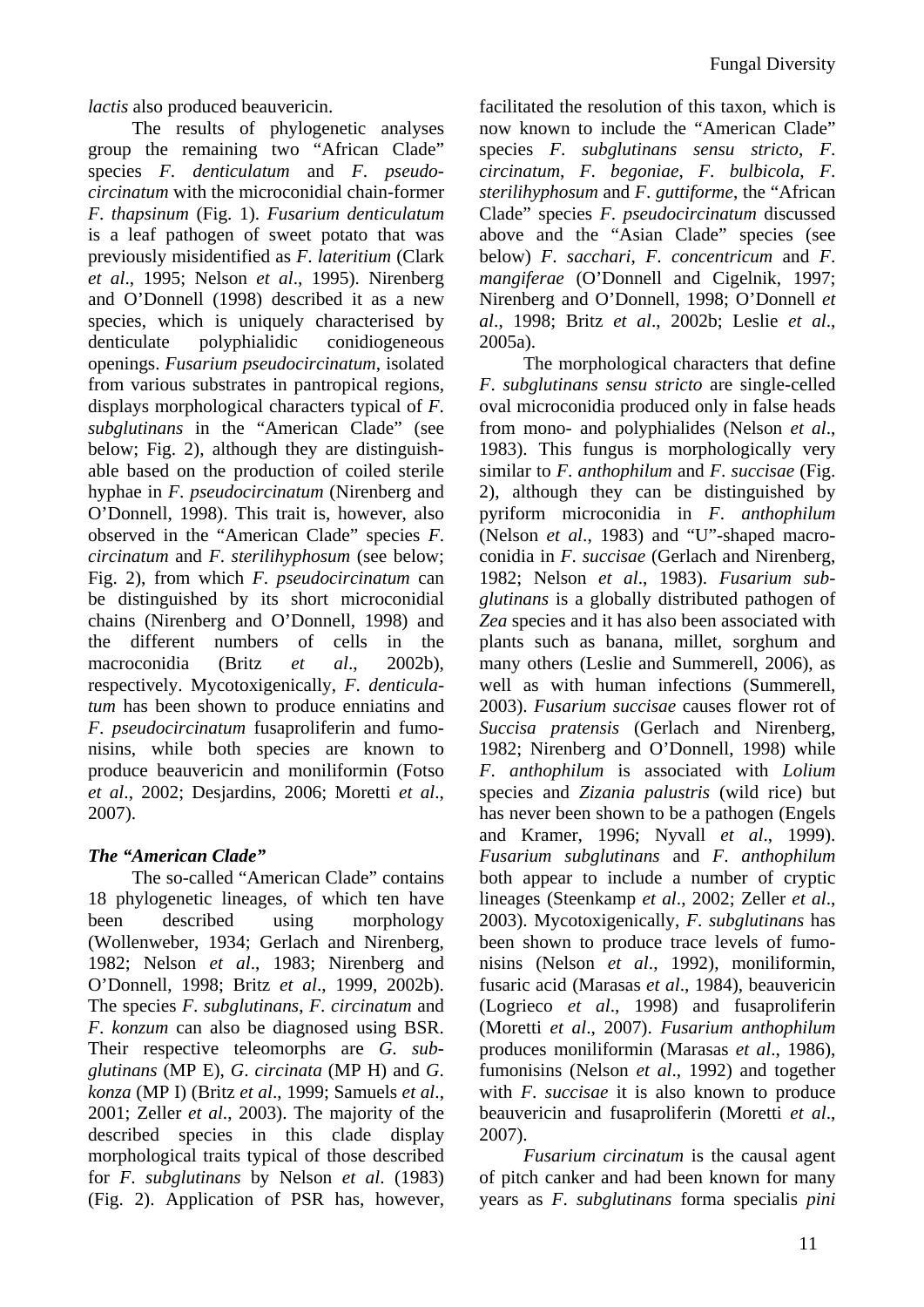due to its host specificity to *Pinus* species (Correll *et al*., 1991). Its current name refers to the coiled sterile hyphae, a character it shares with *F*. *sterilihyphosum* and the "African Clade" species *F*. *pseudocircinatum* (Nirenberg and O'Donnell, 1998; Britz *et al*., 2002b). Morphologically, *F*. *circinatum* is differentiated from *F*. *pseudocircinatum* by the production of erect conidiophores and arrangement of microconidia only in false heads (Nirenberg and O'Donnell, 1998). *Fusarium sterilihyphosum* is associated with mango malformation in South Africa and it is differentiated from these two species by the morphology of its macroconidia (Britz *et al*., 2002b). *Fusarium circinatum* has been reported to produce beauvericin and fusaproliferin (Fotso *et al*., 2002; Desjardins, 2006; Moretti *et al*., 2007), while the mycotoxicology of *F*. *sterilihyphosum* is unknown.

Another species in the *F*. *subglutinans sensu lato* group is *F*. *guttiforme* associated with rotten pineapple fruits (Nirenberg and O'Donnell, 1998). Aerial conidia of *F*. *guttiforme* are very similar to those produced by *F*. *circinatum* (Fig. 2), although *F*. *guttiforme* is most likely to be confused with *F*. *subglutinans sensu stricto* and the "Asian Clade" species *F*. *sacchari* (Nirenberg and O'Donnell, 1998; see below). *Fusarium guttiforme* can be differentiated from *F*. *sacchari* by the oval to allantoid/ fusoid microconidia in the former species and from *F*. *circinatum* by the production of its sterile coiled hyphae. Furthermore, *F*. *subglutinans* can be distinguished from *F*. *guttiforme* by the latter's production of obovoid microconidia and more conidogeneous openings (Britz *et al*., 2002b; Leslie and Summerell, 2006). *Fusarium guttiforme* has been reported to produce beauvericin and fusaproliferin (Fotso *et al*., 2002; Desjardins, 2006; Moretti *et al*., 2007).

Morphologically, *F*. *begoniae* and *F*. *bulbicola* are difficult to differentiate from each other and/or from other species in the *F*. *subglutinans sensu lato* group. These two species are, however, not closely related (Fig. 1). *Fusarium begoniae* is a pathogen of *Begonia* hybrids, while *F*. *bulbicola* is associated with bulb rot in various horticulturally important plants (Nirenberg and O'Donnell, 1998). Conidiophores of *F*. *begoniae* are prostrate and seldom branched, while the conidiophores of *F*. *bulbicola* are erect and regularly branched. *Fusarium begoniae* has been reported to produce moniliformin, fumonisins (Fotso *et al*., 2002) and fusaproliferin (Moretti *et al*., 2007), while *F*. *bulbicola*  produces fusaproliferin and beauvericin (Moretti *et al*., 2007).

*Fusarium konzum* was isolated from native prairie grasses in the USA (Zeller *et al*., 2003). This species is characterised by oval, pyriform and napiform to globose microconidia that are borne on mono- and polyphialides and arranged singly or in small false heads in the aerial mycelium. *Fusarium konzum* is morphologically most similar to *F*. *antho-philum* due its pyriform microconidia, but the longer monophialides and more swollen polyphialides found in *F*. *konzum* distinguish them (Zeller *et al*., 2003). In terms of phylo-geny, *F*. *konzum*  is closely related to *F*. *sterili-hyphosum* (Fig. 1) that produces coiled sterile hyphae. *Fusarium konzum* produces fumo-nisins, fusaproliferin and beauvericin (Leslie *et al*., 2004a), while one strain has also been reported to produce gibberllin (Malonek *et al*., 2005).

*Fusarium bactridioides* is the only species in the so-called "American Clade" that has been reported to produce chlamydospores (O'Donnell *et al*., 1998). However, this trait needs to be verified, as the ex holotype of this species does not produce chlamydospores (Nirenberg and O'Donnell, 1998). This fungus was isolated as a pathogen of the rust fungus *Cronartium conigenum* (Wollenweber, 1934). Due to its stout, slightly curved and thickwalled macroconidia, it was previously classified in Section *Discolor* by Wollenweber (1934) and Gerlach and Nirenberg (1976). Very little is known regarding its biology, pathology or mycotoxicology.

# *The "Asian Clade"*

With its ten known phylogenetic lineages, the so-called "Asian Clade" is the smallest of the three GFC clades (Fig. 1). Only three of these lineages await characterisation and seven have been formally described using the MSR (Nelson *et al*., 1983; Rheeder *et al*., 1996; Aoki *et al*., 2001; Britz *et al*., 2002b; Leslie *et al*., 2005a). Three of these morphospecies are known to produce sexual stages and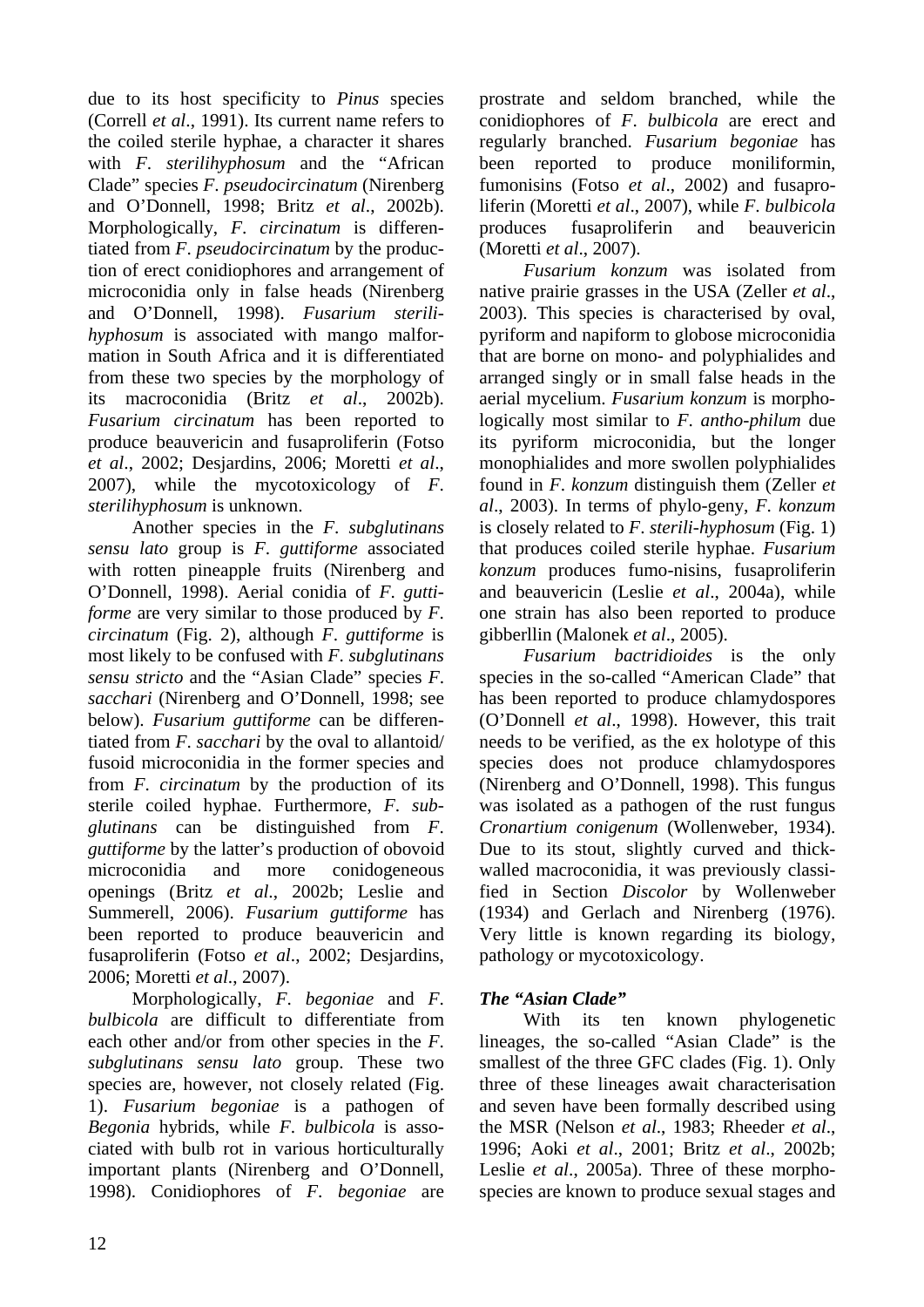are recognisable using the BSR. *Gibberella sacchari*, *G*. *fujikuroi* and *G*. *intermedia* are the teleomorphs of *F*. *sacchari*, *F*. *fujikuroi* and *F*. *proliferatum*, which correspond to MP B, C and D, respectively (Kuhlman, 1982; Leslie, 1991, 1995; Samuels *et al*., 2001; Leslie *et al*., 2005a).

In terms of morphology and biology *F*. *fujikuroi* and *F*. *proliferatum* are very similar (Leslie *et al*., 2007), and the PSR seems to be the least time-consuming and most effective method of separating them. Both species produce their microconidia from false heads and in chains from poly- and monophialides (Gerlach and Nirenberg, 1982). However, they are associated with different hosts (Fig. 3) as *F*. *fujikuroi* causes bakane disease of rice and *F*. *proliferatum* is associated with a vast number of agricultural hosts (Leslie and Summerell, 2006). They can also be distinguished using the BSR (Kuhlman, 1982; Leslie, 1991, 1995; Samuels *et al*., 2001), although the biological separation between the species is apparently incomplete as some isolates of both species are inter-fertile and able to produce hybrid progeny (Desjardins *et al*., 1997; Leslie *et al*., 2004b, 2007). The two species also differ mycotoxicologically, with *F*. *proliferatum* known to produce higher levels of fumonisins than *F*. *fujikuroi* (Rheeder *et al*., 2002; Fandohan *et al*., 2003; Desjardins, 2006). Certain strains of *F*. *proliferatum* are able to produce even higher levels of fumonisins than some strains of *F*. *verticillioides* (Rheeder *et al*., 2002; Leslie *et al*., 2004a), which is a great health concern as *F*. *proliferatum* is associated with many agricultural crops. *Fusarium proliferatum* also produces enniatins, fusaproliferin and fusarins (Fig. 2; Marasas *et al*., 1986; Desjardins, 2006; Moretti *et al*., 2007). Except for a single strain of *F*. *konzum*, *F*. *fujikuroi* is the only species in the GFC recognised to produce gibberellins (Sun and Snyder, 1981; Malonek *et al*., 2005). Both *F*. *proliferatum* and *F*. *fujikuroi* have been reported as producers of beauvericin, fusaric acid and moniliformin (Marasas *et al*., 1986; Bacon *et al*., 1996; Logrieco *et al*., 1998; Desjardins, 2006; Moretti *et al*., 2007).

Based on phylogeny (Fig. 1), the four species *F*. *fujikuroi*, *F*. *proliferatum*, *F*. *globosum* and *F*. *fractiflexum* form a wellsupported group. Within this group, *F*. *proli-* *feratum* is most closely related to *F*. *globosum* that occurs in maize, while *F*. *fractiflexum* that is associated with a leaf disease of *Cymbidium*  species in Japan (Aoki *et al*., 2001) represents the basal taxon. Morphologically, *F*. *globosum* is quite similar to *F*. *proliferatum* and *F*. *fujikuroi*, but globose microconidia produced singly or in clusters distinguishes it from them (Rheeder *et al*., 1996). *Fusarium fractiflexum*  also shares morphological characters with *F*. *proliferatum* and *F*. *fujikuroi*, but the fact that it produces microconidia in geniculate chains on the aerial mycelium distinguishes it from them (Leslie and Summerell, 2006). Although the latter trait resembles that of *F*. *lactis*, the two species can be differentiated based on colony colour, conidial length and host preference (Aoki *et al*., 2001). From a mycotoxicological point of view, *F*. *globosum* also resembles *F*. *proliferatum* and *F*. *fujikuroi*, although it does not produce fusaric acid and moniliformin. There is no information available regarding the mycotoxicology of *F*. *fractiflexum*.

The "Asian" *F*. *subglutinans sensu lato*  species *F*. *sacchari*, *F*. *concentricum* and *F*. *mangiferae* are all associated with different plant hosts. *Fusarium sacchari* is well known as a causal agent of the pokkah boeng disease of sugar cane (Gerlach and Nirenberg, 1982). *Fusarium concentricum* has been associated with banana in Guatemala and Costa Rica and insects in South Korea (Nirenberg and O'Donnell, 1998). *Fusarium mangiferae* is a causal agent of mango inflorescence malformation (Freeman *et al*., 1999; Steenkamp *et al*., 2000a; Britz *et al*., 2002b). Based on morphology, *F*. *concentricum* is most similar to the "American Clade" species *F*. *circinatum*  and *F*. *guttiforme*, but *F*. *circinatum* produces coiled hyphae, while *F*. *guttiforme* produces greater numbers of polyphialides that are more strongly branched (Nirenberg and O'Donnell, 1998). Morphologically, *F*. *sacchari*, *F*. *mangiferae* and *F*. *subglutinans sensu stricto* are extremely difficult to distinguish from each other and their unambiguous separation requires information on host associations and application of the BSR and PSR (Kuhlman, 1982; Leslie, 1995; Steenkamp *et al*., 2000a; Britz *et al*., 2002b). Very little is known concerning the mycotoxicology of *F*. *sacchari*  and *F*. *mangiferae* because they were all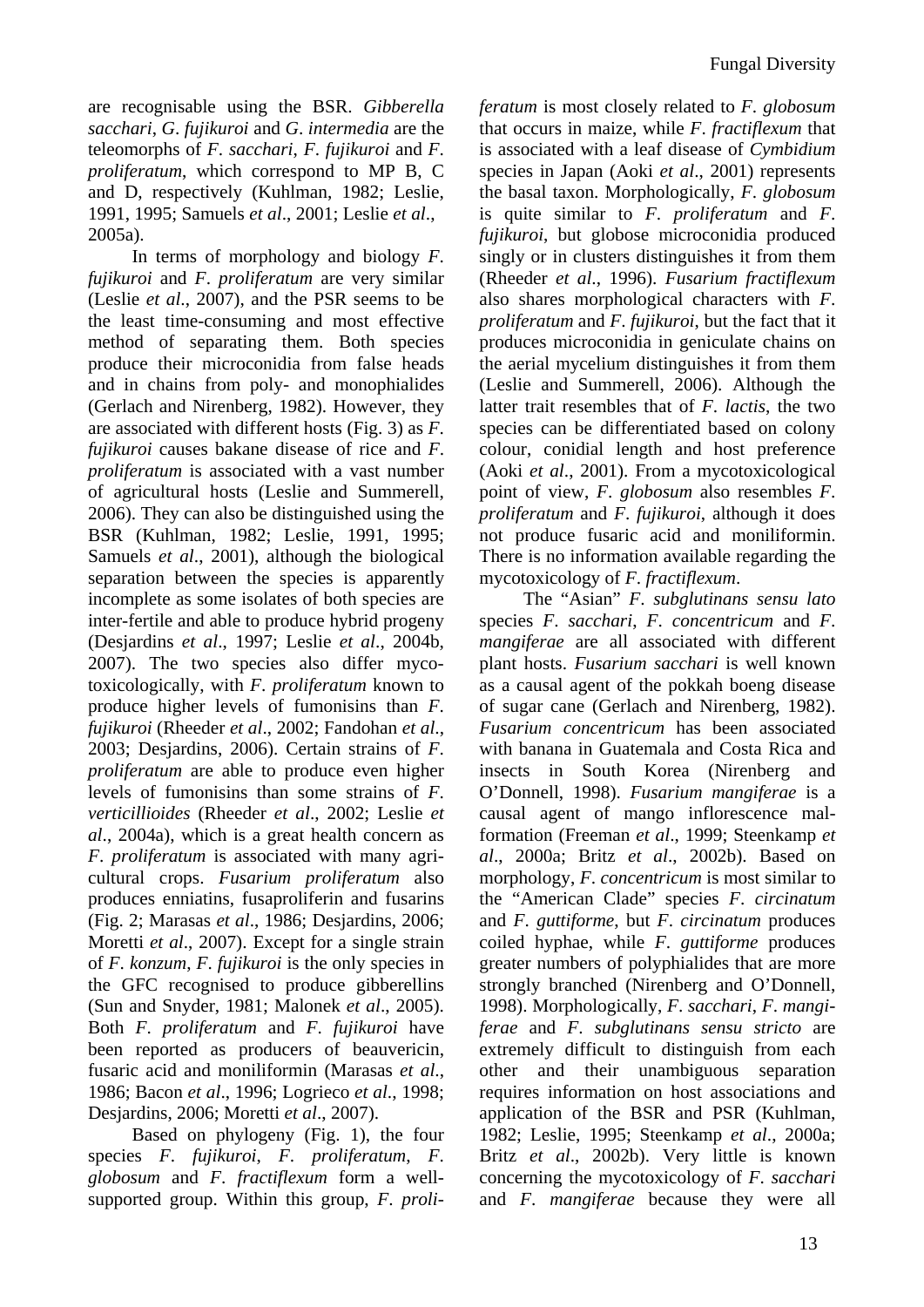treated as *F*. *subglutinans* for many years. *Fusarium concentricum* has been reported to produce beauvericin, enniatins, fusaproliferin and moniliformin (Fotso *et al*., 2002; Desjardins 2006; Moretti *et al*., 2007).

### **Evolution of the GFC**

According to the biogeographic hypothesis of O'Donnell *et al*. (1998), all of the species and lineages in the so-called "African", "American" and "Asian" clades should be associated with hosts that have evolved or that have centres of origin on the African, American and Asian continents, respectively. For the most part, this seems to be true as specific *Fusarium* species appear to have emerged with their host plants on the respective continents (Fig. 3). However, there are a number of exceptions where the species composition of the clades does not fit this hypothesis (Fig. 3). For example, *F*. *verticillioides* is a member of the "African Clade", although its maize and teosinte hosts are now widely accepted to have a Mexican or Central American origin (e.g. Sauer, 1993). Other "African Clade" species with non-African origins include *F*. *pseudoanthophilum* and *F*. *denticulatum* (Nirenberg and O'Donnell, 1998; Nirenberg *et al*., 1998; Sauer, 1993). In the "American Clade", species such as *F*. *succisae*, *F*. *bulbicola* and *F*. *sterilihyphosum* are all associated with non-American host plants (Gerlach and Nirenberg, 1982; Nirenberg and O'Donnell, 1998; Britz *et al*., 2002b; Sauer, 1993; Adams, 1995; Vorster and Spreeth, 1996). In the so-called "Asian Clade", the most notable exception is *F*. *globosum* that was originally isolated in South Africa (Rheeder et al., 1996) and subsequently reported to be associated with wheat in Japan (Aoki and Nirenberg, 1999). These exceptions were attributed to anthropological dispersal of economically important plants and host jumps by the fungi (O'Donnell *et al*., 1998). For example, it was postulated that following the introduction of American hosts such as *Z*. *mays* and *Ipomoea batatas* into Africa, species such as *F*. *verticillioides* and *F*. *pseudoanthophilum* established their associations with maize and *F*. *denticulatum* with sweet potato. Trans-oceanic dispersal without the influence of humans was

also invoked to explain the occurrence of an "American Clade" fungus (*Fusarium* sp. NRRL 25807; Fig. 3) in Australian forest soil (O'Donnell *et al*., 1998). Therefore, despite the fact that the general species compositions of the GFC clades apparently support the vicariant biogeographic hypothesis, much additional research, especially in indigenous regions where human interference in biodiversity is limited, is required to completely explain the existence of these clades.

At first glance, the morphological traits applied in the taxonomy of the GFC appear not be phylogentically informative (Fig. 2) because shared traits among different species does not seem to reflect ancestry (e.g. Steenkamp *et al*., 1999, 2000a). This is particularly true for the ability of some species to produce sterile coiled hyphae, e.g. the "American Clade" species *F*. *circinatum* and *F*. *sterilihyphosum* and the "African Clade" species *F*. *pseudocircinatum* (Fig. 2). The production of microconidia with distinctive shapes and from specific forms of conidiophores also does not reflect the evolutionary history of this complex (Fig. 2). However, the aerial arrangement of microconidia seems to be an informative character, as all the examined "American Clade" species produce their microconidia in false heads only and never in chains, while most of the "Asian Clade" species produce their microconidia in false heads and long chains. Among the "African Clade" species, all bear their microconidia in false heads, although the majority also produce mostly short micro-conidial chains (Fig. 2). Also, the "African Clade" includes all but one the chlamydospore-formers (Fig. 2). If the "African Clade" indeed represents the ancestral GFC clade because of its speciose and phylogenetically diverse nature (O'Donnell *et al*., 1998), the first members of the complex probably represented fungi able to produce chlamydospores and to form their microconidia in false heads and chains. Later, the ability to produce chlamydospores were lost in most lineages (Fig. 2). The ability to produce microconidia in chains also appears to have been lost early during the evolution of the "American Clade" as this trait has not been detected among any of the examined species that all primarily display a *F*. *subglutinans*-like morphology (Fig. 2).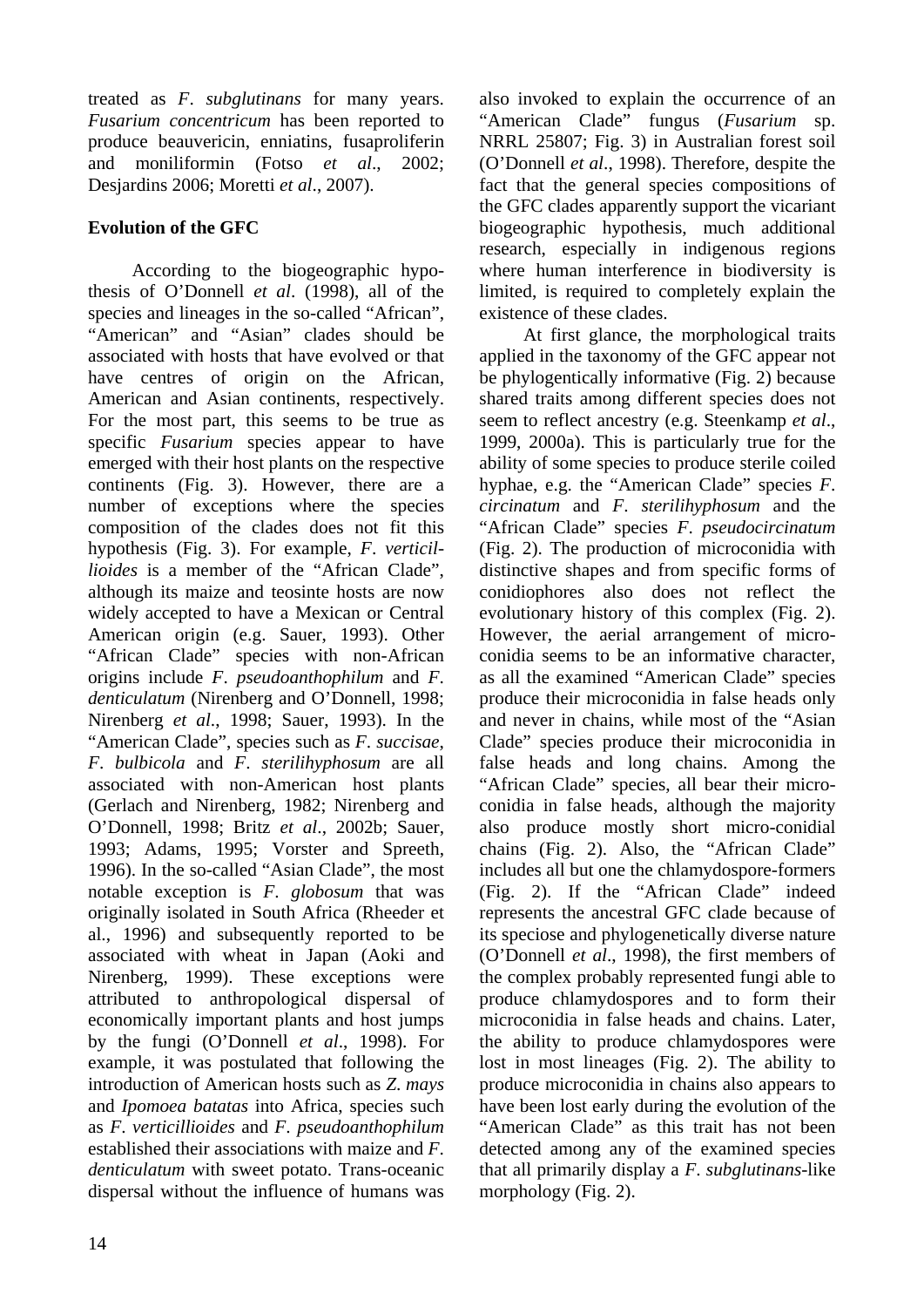Analysis of the distribution of mycotoxin production capabilities relative to the phylogeny of the GFC suggests that the ability to produce a specific mycotoxin is not phylogenetically informative (Fig. 2). However, it does appear that the "African Clade" includes the largest number of mycotoxigenic species and that they produce the greatest diversity of secondary metabolites. Although these trends may be due to taxonomic sampling bias, they would also be consistent with the idea of an ancestral "African Clade" for the GFC. Nevertheless, very little information regarding the evolution of the genes and pathways involved in mycotoxin production is available for the GFC. So far only the fumonisin and gibberellin biosynthetic pathways, both encoded by large gene clusters (reviewed by Proctor et al. 2004; Malonek *et al*., 2005) have been analysed from an evolutionary point of view. Proctor *et al*. (2004) showed that the sporadic distribution of fumonisin biosynthetic genes across the GFC potentially explains the discontinuous distribution of the production of this mycotoxin (Fig. 2) by the members of the complex. With respect to gibberellins, non-production by specific GFC species was largely attributed to non-functional genes (Malonek and Tudzynski, 2003), because most of the examined GFC species have at least one gene or the entire gibberellin biosynthetic cluster (Malonek *et al*., 2005). As these gene clusters act as "selfish" genetic elements, horizontal gene transfer is thought to play an important role in their evolution and distribution (e.g. Rosewich and Kistler, 2000; Walton, 2000). Indeed, it has been suggested that the evolution of the fumonisin and gibberellin production capabilities in the GFC is determined by the effects of both horizontal gene transfer and/or differential inheritance from a common ancestor (Proctor *et al*., 2004; Malonek *et al*., 2005; Seifert and Lévesque, 2004). Whether this would also be the case for the various other mycotoxins produced by species in the GFC, remains to be determined.

#### **Future perspectives**

The concurrent application of MSR, BSR and PSR has contributed significantly to resolving taxonomic confusion in the GFC and it has facilitated the recognition and description of all the species in this complex. Generally, species definitions based on such an integrative approach are extremely robust and have stood the test of time (Leslie and Summerell, 2006).

In our opinion, the only noteworthy limitation associated with the current GFC taxonomy is the description of some species (e.g. *F*. *begoniae*, *F*. *bactridioides*, *F*. *phyllophilum*, *F*. *pseudonygamai*, *F*. *ramigenum F*. *brevicatenu-latum*, *F*. *pseudoanthophilum* and *F*. *fracti-flexum*) (Nirenberg and O'Donnell, 1998; Nirenberg *et al*., 1998; Aoki *et al*., 2001) based on very small numbers of strains. Although these species probably represent valid taxa, their polyphasic re-evaluation and definition using populations of isolates that more accurately represent them in nature (Leslie *et al*., 2001) will substantially improve our perception of their biological relevance. This is also true for the various phylogenetic species or lineages of the GFC (O'Donnell *et al*., 1998; 2000b) that still await formal description.

Full appreciation of the evolution of important GFC characters such as mycotoxin production and phytopathogenicity will depend to a large extent on our ability to resolve the true phylogenetic history of this complex and its species. This in turn would be dependent on the reconstruction of a well-resolved phylogeny for the GFC, which will require inclusion of additional and previously unexploited genomic regions for phylogenetic analysis and suitably representative *Fusarium* isolates. Even though many species are already known in this complex, its current composition is strongly biased towards species that are of agricultural, medical or veterinary importance. Hardly any information is available regarding the diversity of GFC species in unique niches and indigenous ecosystems. The exploration of such areas will certainly reveal numerous additional members of this complex and their inclusion in analyses will substantially enhance the phylogenetic resolution of the GFC. Combined with determining the possible ages of the GFC clades, such studies will allow modification or unequivocal acceptance of the vicariant biogeographic hypothesis (O'Donnell *et al*., 1998) and help to clarify the role of the host in the evolution of these fungi. As the exploitation of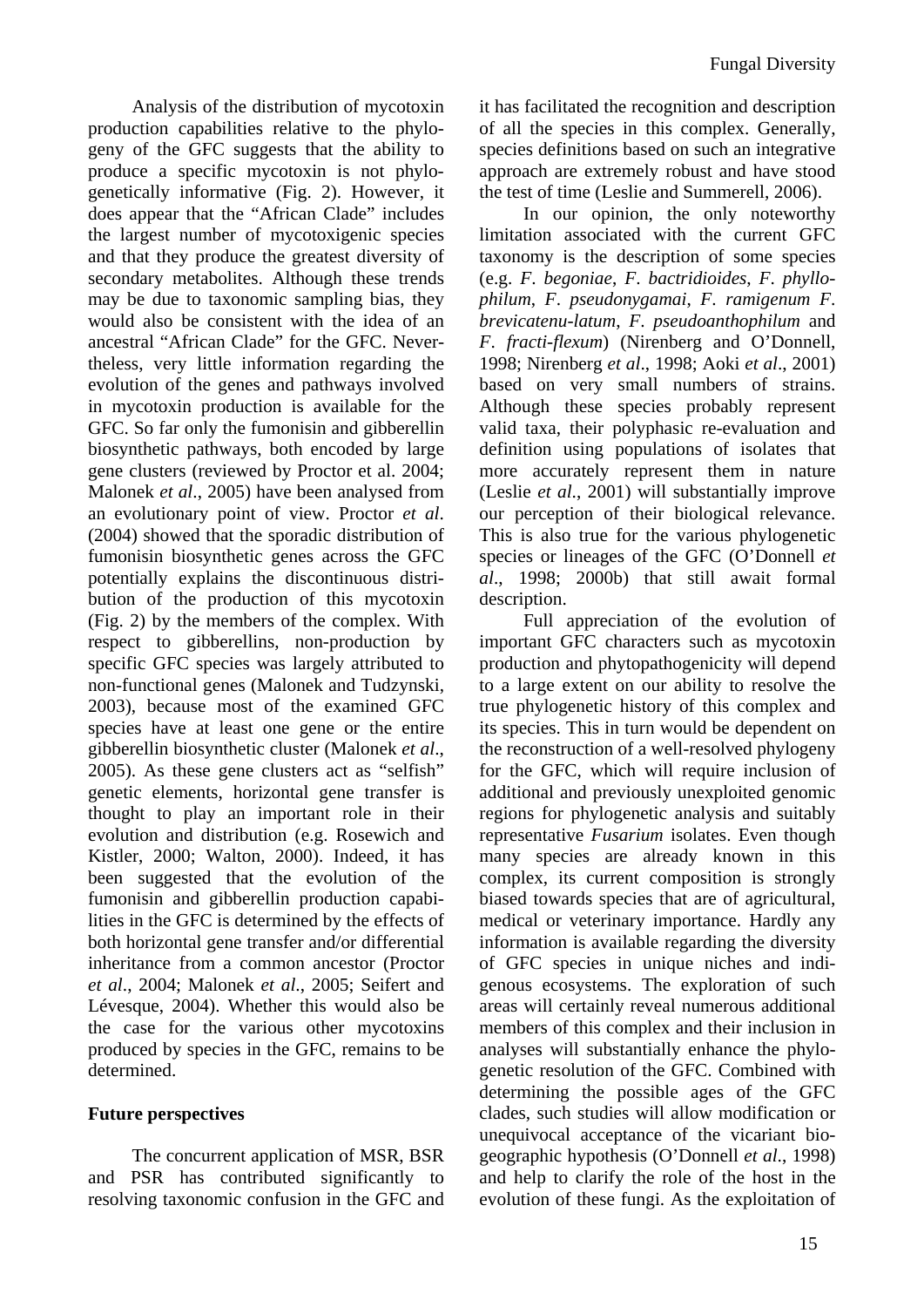full genome sequences becomes more feasible, comparative and phylogenomic approaches will facilitate elucidation of the evolution of various morphological, reproductive and other biological properties such as mycotoxin biosynthesis in the *Fusarium* species of the GFC.

#### **Acknowledgements**

We would like to thank the National Research Foundation (NRF), members of the Tree Protection Cooperative Programme (TPCP), the DST/NRF Centre of Excellence in Tree Health Biotechnology (CTHB) and the THRIP initiative of the Department of Trade and Industry, South Africa, for financial support.

#### **References**

- Adams, A.W. (1995). *Succisa pratensis* Moench. The Journal of Ecology 43: 709-718.
- Aoki, T., and Nirenberg, H.I. (1999). *Fusarium globosum* from subtropical Japan and the effect of different light conditions on its conidiogenesis. Mycoscience 40: 1-9.
- Aoki, T., O'Donnell, K. and Ichikawa, K. (2001). *Fusarium fractiflexum* sp. nov. and two other species within the *Gibberella fujikuroi* species complex recently discovered in Japan that form aerial conidia in false heads. Mycoscience 42: 462-478.
- Avise, J.C. and Ball, R.M., Jr. (1990). Principles of genealogical concordance in species concepts and biological taxonomy. In: *Oxford Surveys in Evolutionary Biology Vol*. *7* (eds. D. Futuyma and J. Antonovics). Oxford University Press, Oxford: 45-67.
- Bacon, C.W., Porter, J.K., Norred, W.P. and Leslie, J.F. (1996). Production of fusaric acid by *Fusarium* species. Applied and Environmental Microbiology 62: 4039-4043.
- Bloomberg, W.J. (1981). Diseases caused by *Fusarium* in forest nurseries. In: *Fusarium*: *Diseases*, *Biology and Taxonomy* (eds. P. E. Nelson, T. A. Toussoun and R. J. Cook). The Pennsylvania State University Press, University Park: 178-187.
- Booth, C. (1971). *The Genus Fusarium*. Commonwealth Mycological Institute, Eastern Press Limited, Kew Surrey.
- Britz, H., Coutinho, T.A., Wingfield, M.J. and Marasas, W.F.O. (2002a). Validation of the description of *Gibberella circinata* and morphological differentiation of the anamorph *Fusarium circinatum*. Sydowia 54: 9-22.
- Britz, H., Coutinho, T.A., Wingfield, M.J., Marasas, W.F.O., Gordon, T.R. and Leslie, J.F. (1999). *Fusarium subglutinans* f. sp. *pini* represents a distinct mating population in the *Gibberella fujikuroi* species complex. Applied and Environmental Microbiology 65: 1198-1201.
- Britz, H., Steenkamp, E.T., Coutinho, T.A., Wingfield, B.D., Marasas, W.F.O. and Wingfield, M. J. (2002b). Two new species of *Fusarium* Section

*Liseola* associated with mango malformation. Mycologia 94: 722-730.

- Britz, H., Wingfield, M.J., Coutinho, T.A., Marasas, W.F.O., and Leslie, J.F. (1998). Female fertility and mating type distribution in a South African population of *Fusarium subglutinans* f. sp. *pini*. Applied and Environmental Microbiology 64: 2094-2095.
- Bruns, T.D., White, T.J. and Taylor, J.W. (1991). Fungal Molecular Systematics. Annual Review of Ecology and Systematics 22: 525-564.
- Burgess, L.D. and Trimboli, D. (1986). Characterization and distribution of *Fusarium nygamai*, sp. nov. Mycologia 78: 223-229.
- Chelkowski, J. (Ed.) (1989). *Fusarium*: *mycotoxins*, *taxonomy and pathogenicity*. Elsevier Science Publishers, Amsterdam.
- Clark, C.A., Hoy, M.W. and Nelson, P.E. (1995). Variation among isolates of *Fusarium lateritium*  from sweetpotato for pathogenicity and vegetative compatibility. Phytopathology 85: 624-629.
- Correll, J.C., Gordon, T.R., McCain, A.H., Fox, J.W., Koehler, C.S., Wood, D.L., and Schultz, M.E. (1991). Pitch canker disease in California: Pathogenicity, distribution and canker development on Monterey pine (*Pinus radiata*). Plant Disease 75: 676-682.
- Covert, S.F, Briley, A., Wallace, M.M. and McKinney, V.T. (1999). Partial MAT-2 gene structure and the influence of temperature on mating success in *Gibberella circinata*. Fungal Genetics and Biology 28: 43-54.
- Coyne, J.A. and Orr, H.A. (2004). *Speciation*. Sinauer Associates Inc., Sunderland, Massachusetts.
- Dayrat, B. (2005). Towards integrative taxonomy. Biological Journal of the Linnean Society 85: 407-415.
- Davis, J.I. (1996). Phylogenetics, molecular variation, and species concepts. BioScience 46: 502-511.
- Davis, J.I. (1997). Evolution, evidence, and the role of species concepts in phylogenetics. Systematic Botany 22: 373-403.
- Desjardins, A.E. (2003). *Gibberella* from *A(venacea)* to *Z(eae)*. Annual Review of Phytopathology 41: 177-198.
- Desjardins, A.E. (2006). *Fusarium mycotoxins*: *Chemistry*, *Genetics and Biology*. APS Press, St.Paul, Minnesota.
- Desjardins, A.E., Manandhar, H.K., Plattner, R.D., Manandhar, G.G., Poling, S.M. and Maragos, C.M. (2000a). *Fusarium* species from Nepalese rice and production of mycotoxins and gibberellic acid by selected species. Applied and Environmental Microbiology 66: 1020-1025.
- Desjardins, A.E., Plattner, R.D. and Gordon, T.R. (2000b). *Gibberella fujikuroi* mating population A and *Fusarium subglutinans* from teosinte species and maize from Mexico and Central America. Mycological Research 104: 865-872.
- Desjardins, A.E., Plattner, R.D. and Nelson, P.E. (1997). Production of fumonisin B1 and moniliformin by *Gibberella fujikuroi* from rice from various geo-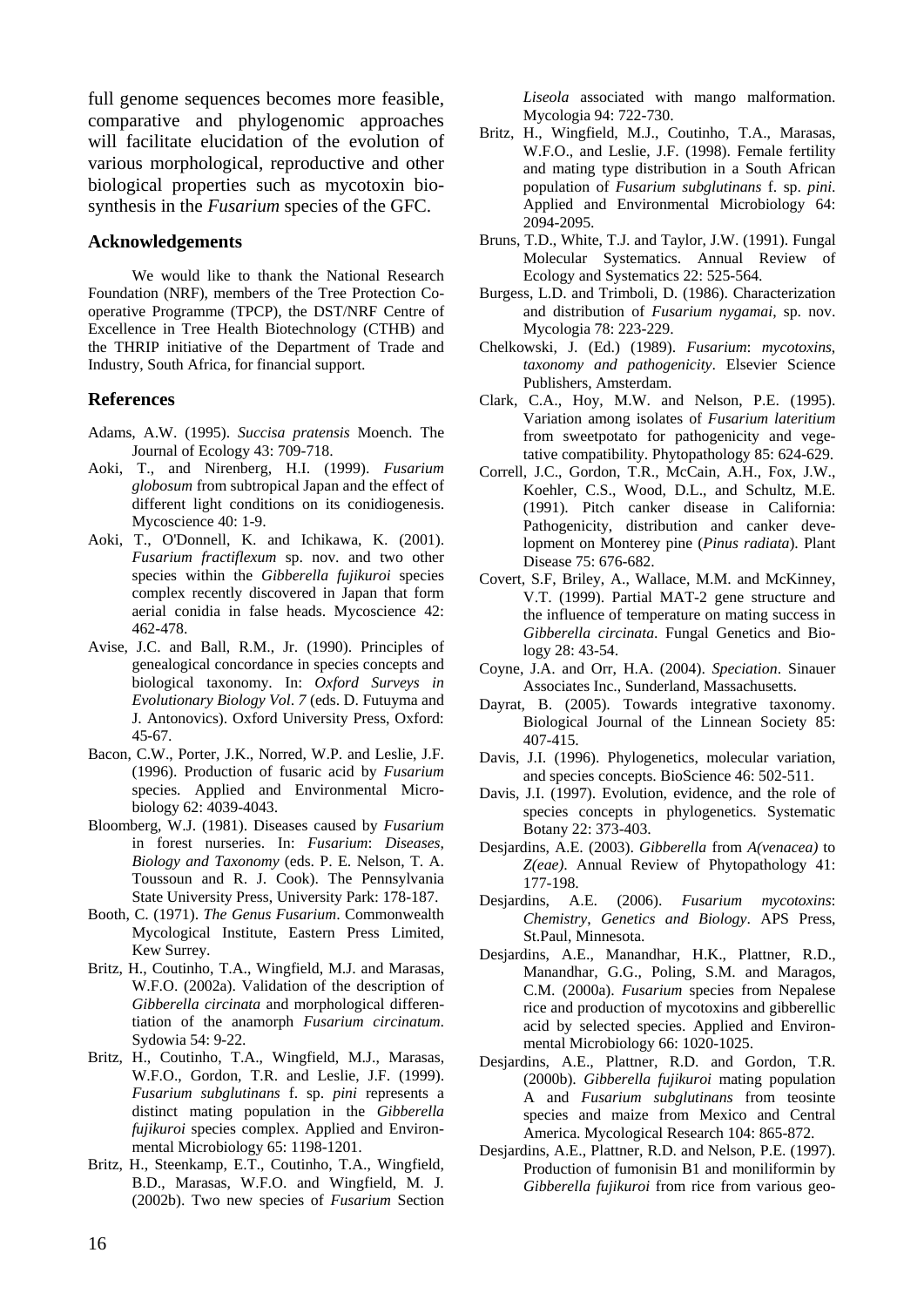graphic areas. Applied and Environmental Microbiology 63: 1838-1842.

- Dignani, M.C. and Anaissie, E. (2004). Human fusariosis. Clinical Microbiology and Infection 10: 67-75.
- D'Mello, J.P.F., Placinta, C.M. and MacDonald, A.M.C. (1999). *Fusarium* mycotoxins: a review of global implications for animal health, welfare and productivity. Animal Feed and Technology 80: 183-205.
- Du Puy, D. and Cribb, P. (1988). The genus *Cymbidium*. Timber Press, Portland, Oregon: 29-33.
- Dwinell, L.D, Fraedrich, S.W. and Adams, D. (2001). Diseases of pines caused by the pitch canker fungus. In: *Fusarium*: *Paul E*. *Nelson Memorial Symposium* (eds. B.A. Summerell, J.F. Leslie, D. Backhouse, W.L. Bryden and L.W. Burgess). APS Press, St.Paul, Minnesota: 225-232.
- Dwinell, L.D., Kuhlman, E.G. and Blakeslee, G.M. (1981). Pitch cancer of southern pines. In: *Fusarium*: *Diseases*, *Biology and Taxonomy* (eds. P.E. Nelson, T.A. Toussoun and R.J. Cook). The Pennsylvania State University Press, University Park: 188-194.
- Engels, R. and Kramer, J. (1996). Incidence of *Fusaria* and occurrence of selected *Fusarium* mycotoxins in *Lolium* spp. in Germany. Mycotoxin Research 12: 31-40.
- Faber, J.M. and Scott, P.M. (1989). Fusarin C. In: *Fusarium*: *mycotoxins*, *taxonomy and pathogenicity* (ed. J. Chelkowski) Elsevier Science Publishers, Amsterdam: 41-52.
- Fandohan, P., Hell, K., Marasas, W.F.O and Wingfield, M.J. (2003). Infection of maize by *Fusarium* species and contamination with fumonisin in Africa. African Journal of Biotechnology 12: 570-579.
- Fotso, J., Leslie, J.F. and Smith, J.S. (2002). Production of beauvericin, moniliformin, fusaproliferin, and fumonisins B1, B2, and B3 by fifteen ex-type strains of *Fusarium* species. Applied and Environmental Microbiology 68: 5195- 5197.
- Freeman, S., Maimon, M., and Pinkas, Y. (1999). Use of GUS transformants of *Fusarium subglutinans* for determining etiology of mango malformation disease. Phytopathology 89: 456-461.
- Geiser, D.M., Jimenez-Gasco, M.M., Kang, S., Makalowski, I., Veeraraghavan, N., Ward, T.J, Zhang, N., Kuldau, G.A. and O' Donnell, K. (2004). FUSARIUM-ID v.1.0: A DNA sequence database for identifying *Fusarium*. European Journal of Plant Pathology 110: 473-479.
- Geiser, D.M., Lewis Ivey, M.L., Hakiza, G., Juba, J.H. and Miller, S.A. (2005). *Gibberella xylarioides*  (anamorph: *Fusarium xylarioides*), a causative agent of coffee wilt disease in Africa, is a previously unrecognized member of the *G*. *fujikuroi* complex. Mycologia 97: 191-201.
- Gelderblom, W.C.A., Jaskiewicz, K., Marasas, W.F.O., Thiel, P.G., Horak, R.M., Vleggaar, R. and Kriek, N.P.J. (1988). Fumonisins - novel mycotoxins with cancer-promoting activity produced by

*Fusarium moniliforme*. Applied and Environmental Microbiology 54: 1806-1811.

- Gelderblom, W.C.A, Kriek, N.P.J., Marasas, W.F.O. and Thiel, P.G. (1991). Toxicity and carcinogenicity of the *Fusarium moniliforme* metabolite fumonisin B<sub>1</sub> in rats. Carcinogenesis 12: 1247-1251.
- Gerlach, W. and Nirenberg, H. (1982). *The genus Fusarium - a pictorial atlas*. Mitteilungen aus der Bioloischen Bundesansalt für Land- und Forstwirschaft, Berlin-Dahlem.
- Goswami, R.S. and Kistler, H.C. (2004). Heading for disaster: *Fusarium graminearum* on cereal crops. Molecular Plant Pathology 5: 515-525.
- Guarro, J., Nucci, M., Akiti, T. and Gené, J. (2000). Mixed infection caused by two species of *Fusarium* in a human immunodeficiency viruspositive patient. Journal of Clinical Microbiology 38: 3460-3462.
- Harrison, L.R., Colvin, B.M., Green, J.T., Newman, L.E. and Cole, J.R. (1990). Pulmonary edema and hydrothorax in swine produced by fumonisin  $B_1$ , a toxic metabolite of *Fusarium moniliforme*. Journal of Veterinary Diagnostic Investigation 2: 217-221.
- Hennequin, C., Lavarde, V., Poirot, J.L., Rabodonirina, M., Datry A., Aractingi S., Dupouy-Camet, J., Caillot, D., Grange, F., Kures, L., Morin, O., Lebeau, B., Bretagne, S., Guigen, C., Basset, D. and Grillot, R. (1997). Invasive *Fusarium* infections: a retrospective survey of 31 cases. Medical Mycology 35: 107-114.
- Holm, L.G., Plucknett, D.L., Pancho, J. and Herberger, J. P. (1977). The world's worst weeds: distribution and biology.
- Jiménez, M., Logrieco, A. and Bottalico, A. (1993). Occurrence and pathogenicity of *Fusarium* species in banana fruits. Journal of Phytopathology 137: 214-220.
- Joffe, A.Z. (1986). *Fusarium species*: *Their biology and toxicology*. John Wiley and Dons, New York City.
- Kellerman, T.S., Marasas, W.F.O., Thiel, P.G., Gelderblom, W.C.A., Cawood, M. and Coetzer, J.A.W. (1990). Leukoencephalomalacia in two horses induced by oral dosing of fumonisin  $B_1$ . Onderstepoort Journal of Veterinary Research 57: 269-275.
- Kerényi, Z., Zeller, K.A., Hornok, L. and Leslie, J.F. (1999). Molecular standardization of mating type terminology in the *Gibberella fujikuroi* species complex. Applied and Environmental Microbiology 65: 4071-4076.
- Kislev, M.E., Hartmann, A. and Bar-Yosef, O. (2006). Early Domesticated Fig in the Jordan Valley. Science 312: 1372-1374.
- Klaasen, J.A. and Nelson, P.E. (1996). Identification of a mating population, *Gibberella nygamai sp*. *nov*., within the *Fusarium nygamai* anamorph. Mycologia 88: 965-969.
- Klittich, C.J.R. and Leslie, J.F. (1992). Identification of a second mating population within the *Fusarium*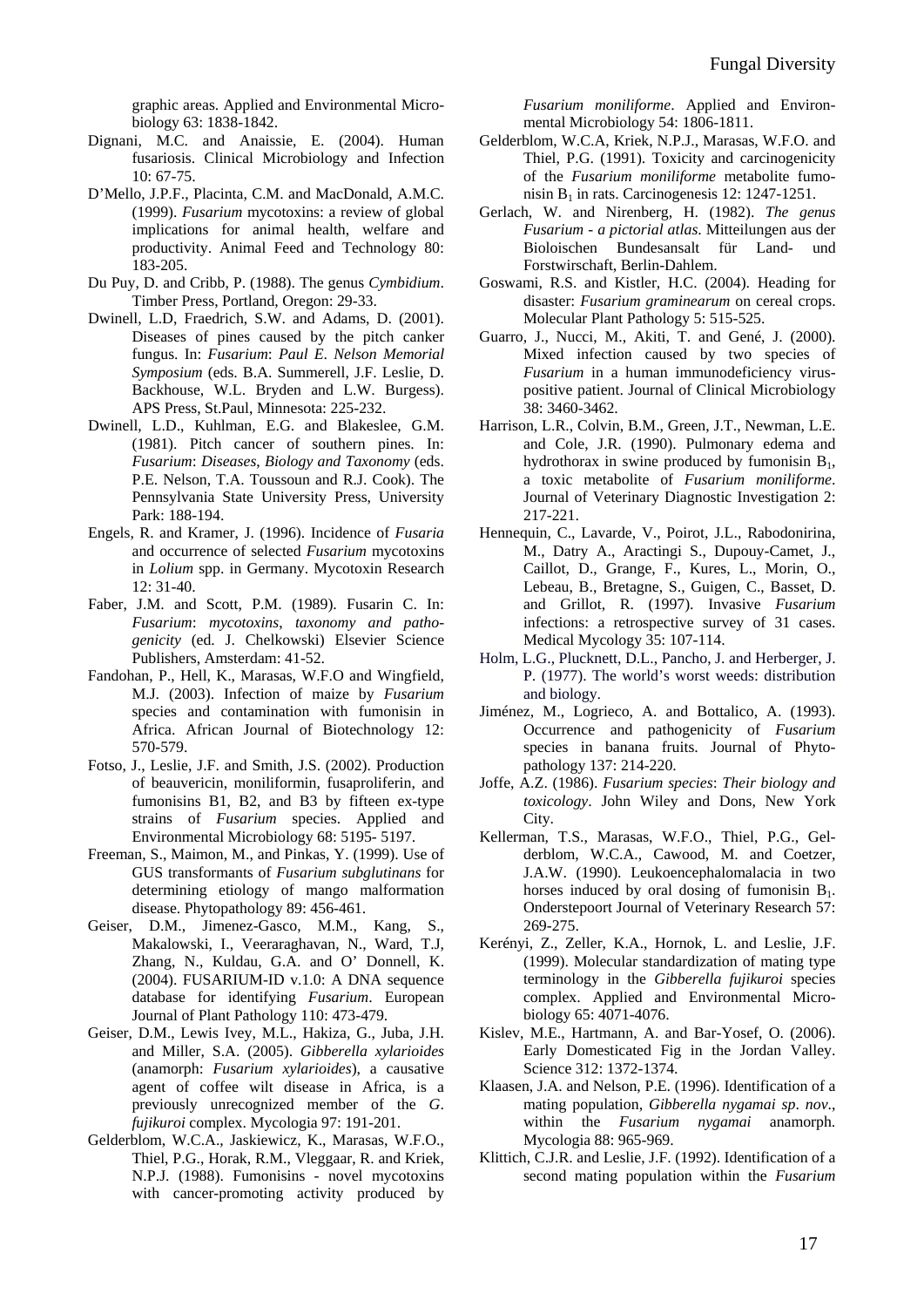*moniliforme* anamorph of *Gibberella fujikuroi*. Mycologia 84: 541-547.

- Klittich, C.J.R., Leslie, J.F., Nelson, P.E. and Marasas, W.F.O. (1997). *Fusarium thapsinum* (*Gibberella thapsina*): A new species in section *Liseola* from sorghum. Mycologia 89: 643-652.
- Kommedahl, T. and Windels, C. E. (1981). Root-, stalk-, and ear-infecting *Fusarium* species on corn in the USA. In: *Fusarium*: *Diseases*, *Biology and Taxonomy* (eds. P.E. Nelson, T.A. Toussoun and R.J. Cook). The Pennsylvania State University Press, University Park: 94-103.
- Kraft, J.M., Burke, D.W. and Haglund, W.A. (1981). *Fusarium* diseases of beans, peas and lentils. In: *Fusarium*: *Diseases*, *Biology and Taxonomy* (eds. P.E. Nelson, T.A. Toussoun and R.J. Cook). The Pennsylvania State University Press, University Park: 142-156.
- Kuhlman, E.G. (1982). Varieties of *Gibberella fujikuroi*  with anamorphs in *Fusarium* section *Liseola*. Mycologia 74: 759-768.
- Kwasna, H., Chelkowski, J. and Zajkowski, P. (1991). Grzyby (Mycota), tom XXII. Sierpik (*Fusarium*). Polska Akademia Nauk, Flora Polska, Warszawa-Krak6w, Poland: 137.
- Lepoint, P.C.E., Munaut, F.T.J. and Maraite, H.M.M. (2005). *Gibberella xylarioides sensu lato* from *Coffea canephora*: A new mating population in the *Gibberella fujikuroi* species complex. Applied and Environmental Microbiology 71: 8466-8471.
- Leslie, J.F. (1991). Mating populations in *Gibberella fujikuroi* (*Fusarium* section *Liseola*). Phytopathology 81: 1058-1060.
- Leslie, J.F. (1995). *Gibberella fujikuroi*: available populations and variable traits. Canadian Journal of Botany 73: 282-291.
- Leslie, J.F., Anderson, L.L., Bowden, R.L. and Lee, Y.- W. (2007). Inter-and intra-specific genetic variation in *Fusarium*. International Journal of Food Microbiology 119: 25-32.
- Leslie, J.F., Marasas, W.F.O., Shephard, G.S., Sydenham, E.W., Stockenstrom, S. and Thiel, P.G. (1996). Duckling toxicity and the production of fumonisin and moniliformin by isolates in the A and F mating populations *of Gibberella fujikuroi* (*Fusarium moniliforme*). Applied and Environmental Microbiology 62: 1182-1187.
- Leslie J.F., Pearson, C.H.A.S., Nelson, P.E. and Toussoun, T.A. (1990). *Fusarium* spp. from corn, sorghum and soybean fields in the Central and Eastern United States. Phytopathology 80: 334- 50.
- Leslie, J.F. and Summerell, B.A. (2006). *The Fusarium laboratory manual*. Blackwell Professional, Ames, Iowa.
- Leslie, J.F., Summerell, B.A., Bullock, S. and Doe, F.J. (2005a). *Gibberella sacchari*: The teleomorph of *Fusarium sacchari*. Mycologia 97: 718-724.
- Leslie, J.F., Zeller, K.A., Logrieco, A., Mulè, G., Morretti, A. and Ritieni, A. (2004a). Species diversity and toxin production by strains in the *Gibberella fujikuroi* species complex isolated

from native grasses in Kansas. Applied and Environmental Microbiology 70: 2254-2262.

- Leslie, J.F., Zeller, K.A. and Summerell, B.A. (2001). Icebergs and species in populations of *Fusarium*. Physiological and Molecular Plant Pathology 59: 107-117.
- Leslie, J.F., Zeller, K.A. Lamprecht, S.C. Rheeder, J.P. Marasas, W.F.O. (2005b). Toxicity, pathogennicity, and genetic differentiation of five species of *Fusarium* from sorghum and millet. Phytopathology 95: 275-283.
- Leslie, J.F., Zeller, K.A., Wohler, M. and Summerell, B.A. (2004b). Interfertility of two mating populations in the *Gibberella fujikuroi* species complex. European Journal of Plant Pathology 110: 611-618.
- Linderman, R.G. (1981). *Fusarium* diseases of flowering bulb crops. In: *Fusarium*: *Diseases*, *Biology and Taxonomy* (eds. P.E. Nelson, T.A. Toussoun and R.J. Cook). The Pennsylvania State University Press, University Park: 129-141.
- Logrieco, A., Moretti, A., Castella, G., Kostecki, M., Golinski, P., Ritieni, A. and Chelkowski, J. (1998). Beauvericin production by *Fusarium*  species. Applied and Environmental Microbiology 64: 3084-3088.
- Logrieco, A., Moretti, A., Ritieni, A., Bottalico, A. and Corda, P. (1995). Occurance and toxigenicity of *Fusarium proliferatum* from preharvest maize ear rot, and associated mycotoxins, in Italy. Plant Disease 79: 727-731.
- Luckow, M. (1995). Species concepts: Assumptions, methods and applications. Systematic Botany 20: 589-605.
- Malonek, S., Bömke, C., Bornberg-Bauer, E., Rojas, M.C., Hedden, P., Hopkins, P. and Tudzynski, B. (2005). Distribution of gibberellin biosynthetic genes and gibberellin production in the *Gibberella fujikuroi* species complex. Phytochemistry 66: 1296-1311.
- Malonek, S. and Tudzynski, B. (2003). Evolutionary aspects of gibberellin biosynthesis in the *Gibberella fujikuroi* species complex. Fungal Genetics Newsletter 50: 140.
- Marasas, W.F.O. (2001). Discovery and occurrence of the fumonisins: A historical perspective. Environmental Health Perspectives 109: 239-243.
- Marasas, W.F.O., Nelson, P.E. and Toussoun, T.A. (1984). *Toxigenic Fusarium species*: *Identity and Mycotoxicology*. Pennsylvania State University Press, University Park.
- Marasas, W.F.O., Nelson, P.E. and Toussoun, T.A. (1985). *Fusarium dlamini*, a new species from Southern Africa. Mycologia 77: 971-975.
- Marasas, W.F.O., Ploetz, R.C., Wingfield, M.J., Wingfield, B.D. and Steenkamp, E.T. (2006). Mango malformation disease and the associated *Fusarium* species. Phytopathology 96: 667-672.
- Marasas, W.F.O., Rabie, C.J., Lübben, A., Nelson, P.E., Toussoun, T.A. and Van Wyk, P.S. (1987). *Fusarium napiforme*, a new species from millet and sorghum in southern Africa. Mycologia 79: 910-914.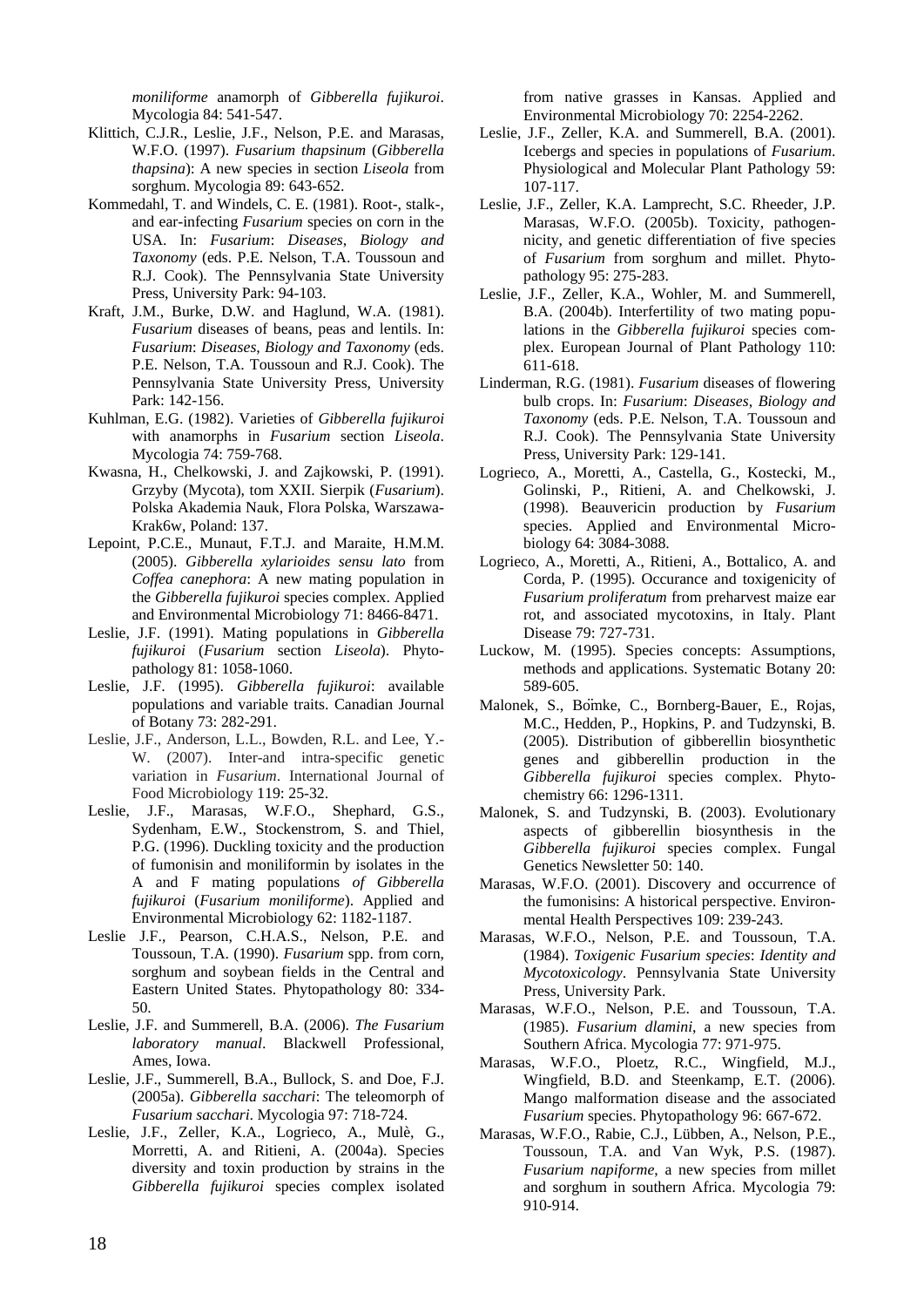- Marasas, W.F.O., Rheeder, J.P., Lamprecht, S.C., Zeller, K.A. and Leslie, J.F. (2001). *Fusarium andiyazi*  sp. nov., a new species from sorghum. Mycologia 93: 1203-1210.
- Marasas, W.F.O., Thiel, P.G., Rabie, C.J., Nelson, P.E. and Toussoun, T.A. (1986). Moniliformin production in *Fusarium* section *Liseola*. Mycologia 78: 242-247.
- Marasas, W.F.O., Thiel, P.G., Sydenham, E.W., Rabie, C.J., Lübben, A. and Nelson, P.E. (1991). Toxicity and moniliformin production by four recently described species of *Fusarium* and two uncertain taxa. Mycopathologia 113: 191-197.
- Mayden, R.L. (1997). A hierarchy of species concepts: The denouement in the saga of the species problem. In: *Species*: *The Units of Biodiversity* (eds. M.F. Claridge, H.A. Dawah and M.R. Wilson) Chapman and Hall, London: 381–424.
- Melcher, G.P., McGough, D.A., Fothergill, A.W., Norris, C. and Rinaldi, M.G. (1993). Disseminated hyalohyphomycosis caused by a novel human pathogen, *Fusarium napiforme*. Clinical Journal of Microbiology 31: 1461-1467.
- Michailides, T.J., Morgan, D.P. and Klamm, R. (1994). Comparison of three methods for determining fig endosepsis caused by *Fusarium moniliforme* and other molds in Caprifigs and calimyrna figs. Plant Disease 78: 44-50.
- Michailides, T.J., Morgan, D.P and Subbarao, K.V. (1996). An old disease still a dilemma for California growers. Plant Disease 80: 828-841.
- Mirete, S., Patiño, B., Vázquez, C., Jiménez, M., Hinojo, M.J., Soldevilla, C. and González-Jaén, M.T. (2003). Fumonisin production by *Gibberella fujikuroi* strains from *Pinus* species. International Journal of Food Microbiology 89: 213-221.
- Mohamed, K.I., Musselman, L.J. and C.R. Riches (2001). The Genus *Striga* (Scrophulariaceae) in Africa. Annals of the Missouri Botanical Garden 88: 60-103.
- Morgavi, D. and Riley, R.T. (2007). An historical overview of field disease outbreaks known or suspected to be caused by consumption of feeds contaminated with *Fusarium* toxins. Animal Feed Science and Technology 137: 201-212.
- Moretti, A., Mule, G., Ritieni, A. and Logrieco, A. (2007). Further data on the production of beauvericin, enniatins and fusaproliferin and toxicity to *Artemia salina* by *Fusarium* species of *Gibberella fujikuroi* species complex. International Journal of Food Microbiology 118: 158- 163.
- Mwachala, G. and Mbugua, P.K. (2007). Dracaenaceae. In: *Flora of tropical East Africa* (eds. H.J. Beentje and S.A. Ghazanfar). Royal Botanic Gardens, Kew: 10.
- Nelson, P.E., Desjardins, A.E. and Plattner, R.D. (1993). Fumonisins, mycotoxins production by *Fusarium* species: Biology, chemistry and significance. Annual Review of Phytopathology 31: 233-252.
- Nelson, P.E., Dignani, M.C. and Anaissie, E. (1994). Taxonomy, biology, and clinical aspects of

*Fusarium* species. Clinical Microbiology Reviews 7: 479-504

- Nelson, P.E., Horst, R.K. and Woltz, S.S. (1981). *Fusarium* diseases of ornamental plants. In: *Fusarium*: *Diseases*, *Biology and Taxonomy* (eds. P.E. Nelson, T.A. Toussoun and R.J. Cook). The Pennsylvania State University Press, University Park: 121-128.
- Nelson, P.E., Juba, J.H. and Clark, C.A. (1995). An unusual strain of *Fusarium lateritium* affecting sweetpotato. Mycologia 87: 507-509.
- Nelson, P.E., Plattner, R.D., Shackelford, D.D. and Desjardins, A.E. (1992). Fumonisin  $B_1$  production by *Fusarium* species other than *F*. *moniliforme* in section *Liseola* and by some related species. Applied and Environmental Microbiology 58: 984-989.
- Nelson, P.E., Toussoun, T.A. and Marasas, W.F.O. (1983). *Fusarium Species*: *An Illustrated Manual for Identification*. Pennsylvania State University Press, University Park.
- Nirenberg, H.I. and O'Donnell, K. (1998). New *Fusarium* species and combinations within the *Gibberella fujikuroi* species complex. Mycologia 90: 434-458.
- Nirenberg, H.I., O'Donnell, K., Kroschel, J., Andrianaivo, A.P., Frank, J.M. and Mubatanhema, W. (1998). Two new species of *Fusarium*: *Fusarium brevicatenulatum* from the noxious weed *Striga asiatica* in Madagascar and *Fusarium pseudoanthophilum* from *Zea mays* in Zimbabwe. Mycologia 90: 459-464.
- Nixon, K.C. and Wheeler, Q.D. (1990). An amplification of the phylogenetic species concept. Cladistics 6: 211-223.
- Nucci, M. and Anaissie, E. (2002). Cutaneous infection by *Fusarium* species in healthy and immunocompromised hosts: Implications for diagnosis and management. Clinical Infectious Diseases 35: 909-920.
- Nyvall, R.F., Percich, J.A. and Mirocha, C.J. (1999). *Fusarium* head blight of cultivated and natural wild rice (*Zizania palustris*) in Minnesota caused by *Fusarium graminearum* and associated *Fusarium* spp. Plant Disease 83: 159-164.
- O'Donnell, K. (2000). Molecular phylogeny of the *Nectria haematococca-Fusarium solani* species complex. Mycologia 2: 919-938.
- O'Donnell, K. and Cigelnik, E. (1997). Two divergent intragenomic rDNA ITS2 types within a monophyletic lineage of the fungus *Fusarium* are nonorthologous. Molecular Phylogenetics and Evolution 7: 103-116.
- O'Donnell, K., Cigelnik, E. and Nirenberg, H.I. (1998). Molecular systematics and phylogeography of the *Gibberella fujikuroi* species complex. Mycologia 90: 465-493.
- O'Donnell, K., Kistler, H.C., Tacke, B.K. and Casper, H.H. (2000a). Gene genealogies reveal global phylogeographic structure and reproductive isolation among lineages of *Fusarium graminearum*, the fungus causing wheat scab.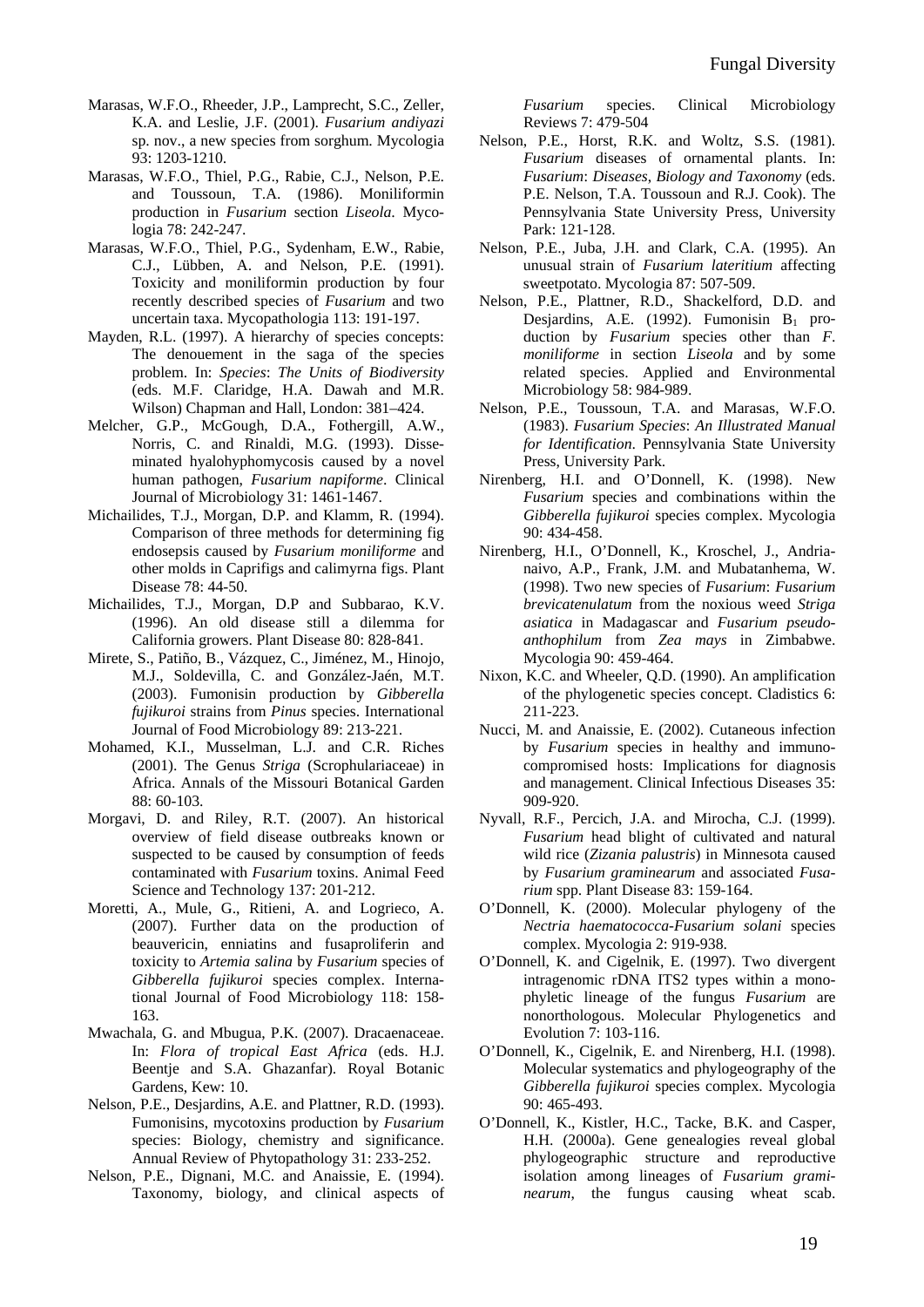Proceedings of National Academy of Sciences (USA) 97: 7905-7910.

- O'Donnell, K., Nirenberg, H.I., Aoki, T. and Cigelnik, E. (2000b). A multigene phylogeny of the *Gibberella fujikuroi* species complex: detection of additional phylogenetically distinct species. Mycoscience 41: 61-78.
- O'Donnell, K., Ward, T.J., Geiser, D.M., Kistler, H.C. and Aoki, T. (2004). Genealogical concordance between the mating-type locus and seven other nuclear genes supports formal recognition of nine phylogenetically distinct species within the *Fusarium graminearum* clade. Fungal Genetics and Biology 41: 600-623.
- Onyike, N.B.N. and Nelson, P.E. (1991). *Fusarium* spp. associated with sorghum grain from Nigeria, Lesotho and Zimbabwe. Mycologia 83: 708-712.
- Onyike, N.B.N., Nelson, P.E. and Marasas, W.F.O. (1992). *Fusarium* spp. associated with millet grain from Nigeria, Lesotho and Zimbabwe. Mycologia 84: 452-458.
- Parry, D.W., Jenkinson, P. and McLeod, L. (1995). *Fusarium* ear blight (scab) in small grain cereals a review. Plant Pathology 44: 207-238.
- Placinta, C.M., D'Mello, J.P.F. and Macdonald, A.M.C. (1999). A review of worldwide contamination of cereal grains and animal feed with *Fusarium* mycotoxins. Animal Feed Science and Technology 78: 21-37.
- Proctor, R.H., Plattner, R.D., Brown, D.W., Seo, J-A. and Lee, Y-W. (2004). Discontinuous distribution of fumonisin biosynthetic genes in the *Gibberella fujikuroi* species complex. Mycological Research 108: 815-822.
- Rai, B. and Upadhyay, R.S. (1982). *Gibberella indica*: The perfect state of *Fusarium udum*. Mycologia 74: 343-346.
- Rheeder, J.P., Marasas, W.F.O. and Nelson, P.E. (1996). *Fusarium globosum*, a new species from corn in southern Africa. Mycologia 88: 509-513.
- Rheeder, J.P., Marasas, W.F.O and Vismer, H.F. (2002). Production of fumonisin analogs by *Fusarium*  species. Applied and Environmental Microbiology 68: 2101-2105.
- Rojas, M. (1992). The species problem and conservation: what are we protecting? Conservation Biology 6: 170-178.
- Rosewich, U.L. and Kistler, H.C. (2000). Role of horizontal gene transfer in the evolution of fungi. Annual Review of Phytopathology 38: 325-363.
- Samuels, G.J., Nirenberg, H.I. and Seifert, K.A. (2001). Perithecial species of *Fusarium*. In: *Fusarium*: *Paul E*. *Nelson Memorial Symposium* (eds. B.A. Summerell, J.F. Leslie, D. Backhouse, W.L. Bryden and L.W. Burgess). APS, St. Paul, Minnesota: 1-14.
- Sangalang, A.E., Burgess, L.W., Backhouse, D., Duff, J. and Wurst, M. (1995). Mycogeography of *Fusarium* species in soils from tropical, arid and mediterranean regions of Australia. Mycological Research 99: 523-528.
- Sauer, J. D. (1993). Historical geography of crop plans: a select roster. CRC Press, Boca Raton, Florida.
- Schweigkofler, W., O'Donnell, K. and Garbelotto, M. (2004). Detection and quantification of airborne conidia of *Fusarium circinatum*, the causal agent of pine pitch canker, from two California sites by using a real-time PCR approach combined with a simple spore trapping method. Applied and Environmental Microbiology 70: 3512-3520.
- Seifert, K. A. and Lévesque, C.A. (2004). Phylogeny and molecular diagnosis of mycotoxigenic fungi. European Journal of Plant Pathology 110: 449- 471.
- Seifert, K.A, Wingfield, B.D. and Wingfield, M.J. (1995). A critique of DNA sequence analysis in the taxonomy of filamentous Ascomycetes and ascomycetous anamorphs. Canadian Journal of Botany 73: 760-767.
- Shephard, G.S., Sewram, V., Nieuwoudt, T.W., Marasas, W.F.O. and Ritieni, A. (1999). Production of the mycotoxins fusaproliferin and beauvericin by South African isolates in the *Fusarium* section *Liseola*. Journal of Agricultural and Food Chemistry 47: 5111-5115.
- Smith, G.F. and Van Wyk, B.-E. (1991). Generic Relationships in the Alooideae (Asphodelaceae). Taxon 40: 557-581.
- Snyder, W.C. and Hansen, H.N. (1945). The species concept in *Fusarium* with reference to *Discolor*  and other sections. American Journal of Botany 32: 657-666.
- Steenkamp, E.T., Britz, H., Coutinho, T.A., Wingfield, B.D., Marasas, W.F.O. and Wingfield, M.J. (2000a). Molecular characterization of *Fusarium subglutinans* associated with mango malformation. Molecular Plant Pathology 1: 187-93.
- Steenkamp, E.T., Coutinho, T.A., Desjardins, A.E., Wingfield, B.D., Marasas, W F.O. and Wingfield, M.J. (2001). Gibberella fujikuroi mating population E is associated with maize and teosinte. Molecular Plant Pathology 2: 215-221.
- Steenkamp, E.T., Wingfield, B.D., Coutinho, T.A., Zeller, K.A., Wingfield, M.J., Marasas, W.F.O. and Leslie, J.F. (2000b). PCR-based identification of *MAT-1* and *MAT-2* in the *Gibberella fujikuroi*  species complex. Applied and Environmental Microbiology 66: 4378-4382.
- Steenkamp, E.T., Wingfield, B.D., Coutinho, T.A., Wingfield, M.J. and Marasas, W.F.O. (1999). Differentiation of *Fusarium subglutinans* f. sp. *pini* by histone gene sequence data. Applied and Environmental Microbiology 65: 3401-3406.
- Steenkamp, E.T., Wingfield, B.D., Desjardins, A.E., Marasas, W.F.O. and Wingfield, M.J. (2002). Cryptic speciation in *Fusarium subglutinans*. Mycologia 94: 1032-1043.
- Summerbell, R. (2003). An introduction to the taxonomy of zoopathogenic fungi. In: *Pathogenic fungi in humans and animals* (ed. D.H. Howard). Marcel Dekker, Inc., New York: 394-401.
- Sun, S.K. and Snyder, W.C. (1981). The bakanae disease of the rice plant. In: *Fusarium*: *Diseases*, *Biology and Taxonomy* (eds. P.E. Nelson, T.A. Toussoun and R.J. Cook). The Pennsylvania State University Press, University Park: 104-113.